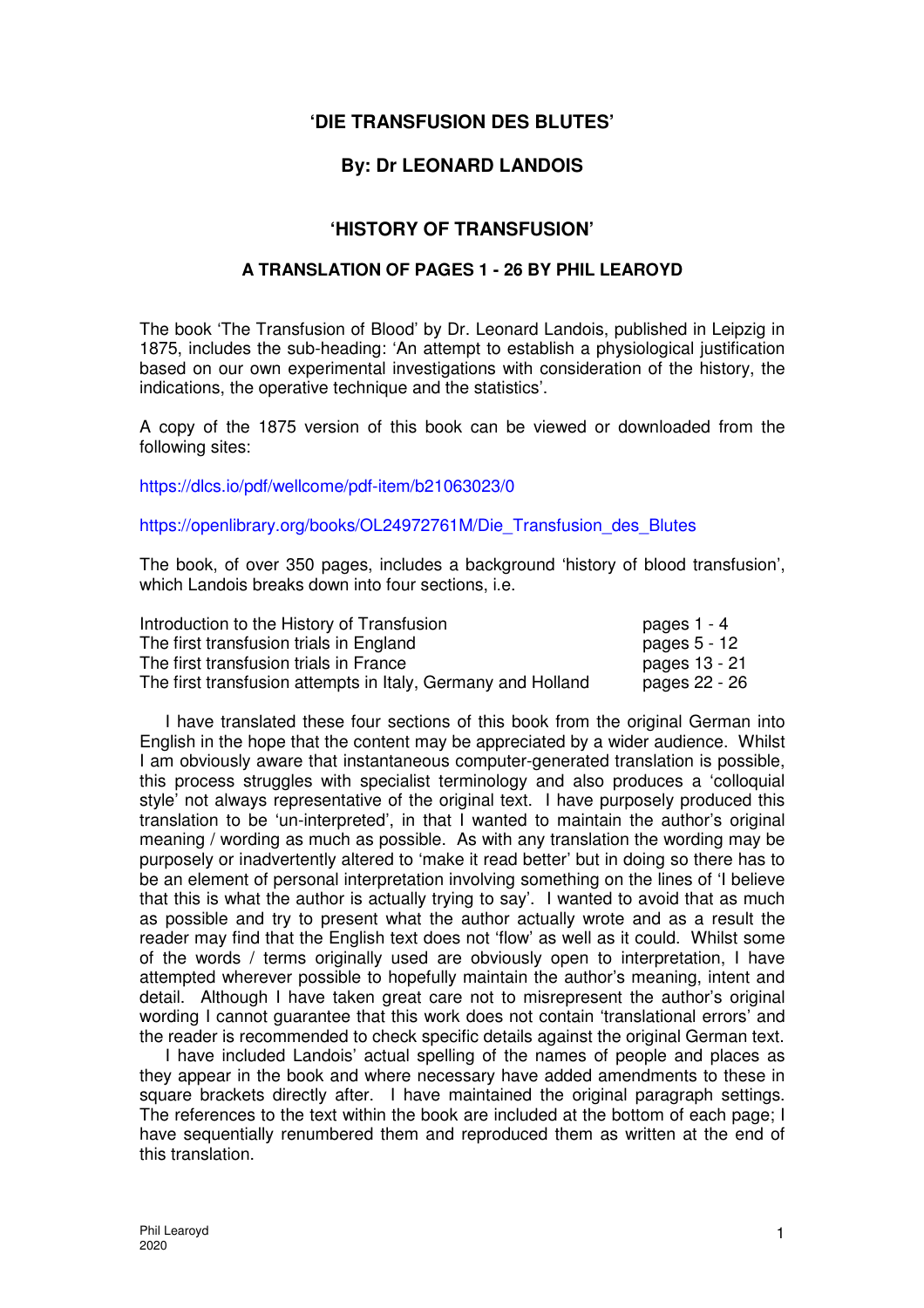#### **LEONARD LANDOIS**

Leonard Landois (1837-1902) was a German physiologist. He studied medicine at the University of Greifswald and later became a professor and director of the Institute of Physiology at Greifswald and a member of the German Academy of Sciences Leopoldina. Although his early work involved research in the field of parisitology, Landois was a pioneer in the study of blood transfusion. In 1874-5 he demonstrated inter-species incompatibility of blood by showing that the serum from one species of animal was capable of agglutinating or haemolysing the red cells of an animal of another species. He also linked this phenomenon with the appearance of black urine after a heterologous blood transfusion, establishing scientifically the dangers of transfusing blood of another species into humans. Extensive details of his in vitro inter-species experiments are included in a section of 'Die Transfusion des Blutes'.

It is no surprise therefore, given his interest in inter-species incompatibility, that Landois makes the point in a number of places during his historical resume regarding the observation that heat was frequently noted to have occurred along the person's vein when they were being transfused with animal blood. He does however also, from a German's viewpoint, give an interesting comparison between the English and French approach to the early development of transfusion, by especially comparing the work of members of the 'Royal Society' (particularly Robert Boyle) in England and the antagonism shown towards the work of Jean Baptiste Denis in France – and provides background information regarding both these situations. Although he does comment on ancient references to transfusion in various different texts he, like many others, strongly believes it highly unlikely that a transfusion could have been performed before Harvey's discovery of the 'great circulation of blood'.



Title page of Die Transfusion des Blutes (1875) (Image credit: Wellcome Collection)



Leonard Landois (Photo credit: en.wikipedia.org)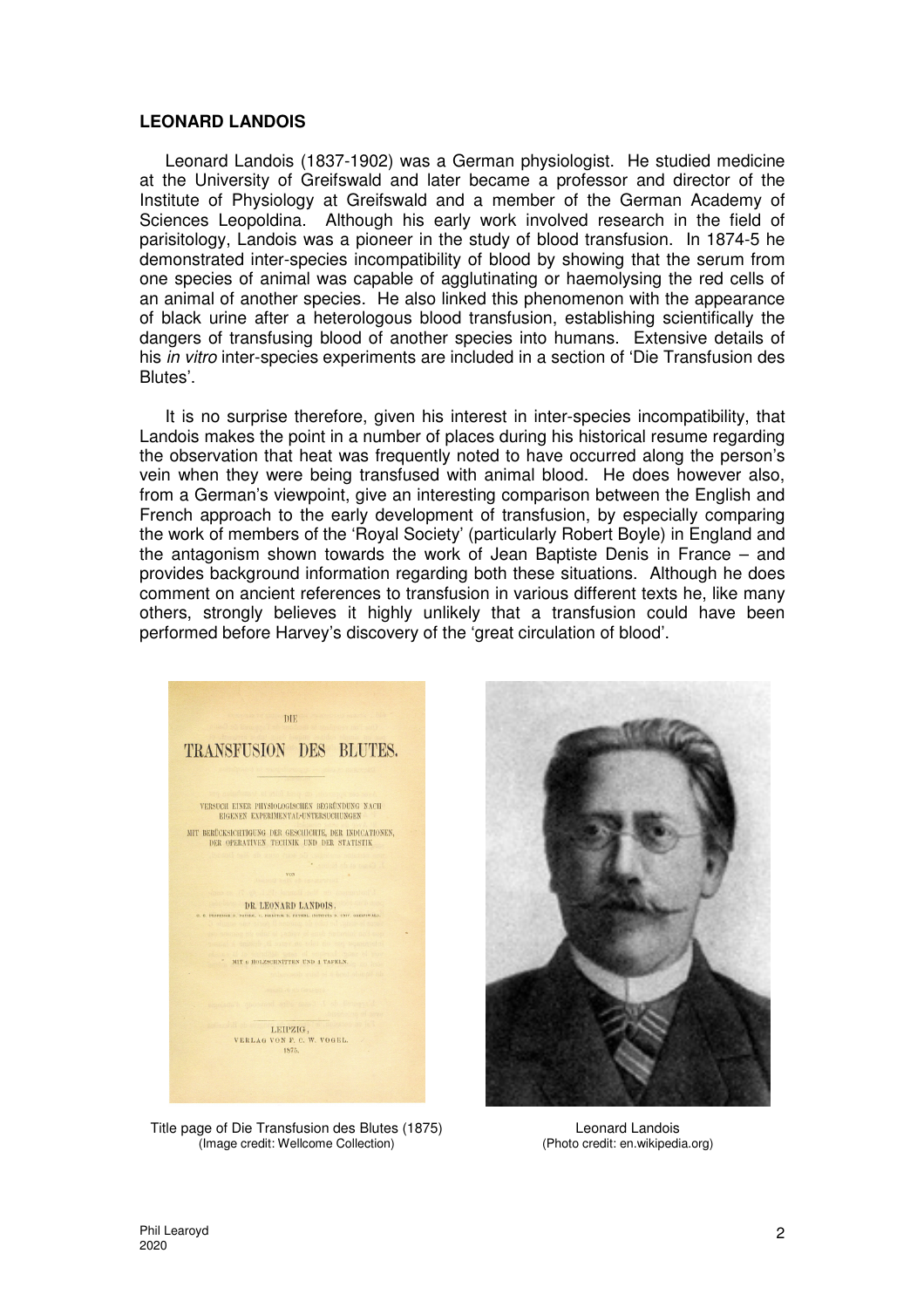### **INTRODUCTION TO THE HISTORY OF TRANSFUSION Leonard Landois (1875)**

The history of the first beginnings of that operation, which was given the name "transfusion of blood" by the English researchers who carried it out, is intimately connected with the history of the discovery of blood circulation. Hence England, the fatherland of the great William Harvey, can be called its cradle. In fact, it was only then that the introduction of blood into veins could be properly grasped and appreciated, since it established in which path it flows through the body.

Of course, the transfusion of the blood is also not lacking in a fable story and in certain wonderful, dark foreshadows that floated before the rising star of this important invention like indefinite shadows. Legend tells us that the Egyptian priests knew how to rejuvenate old age through blood. From them the sorceress Medea was instructed in this demonic art and she rejuvenated Jason's old father Aeson by draining his aged blood from incised neck vessels and infusing youthful blood into his veins. In his Metamorphoses Ovid puts the words in her mouth: 'Quid nunc dubitatis inertes? Stringite giadios veteremque haurite cruorem ut repleam vacuas juvenili sanguine venas.' It seems to me as if the traditions of the saga and the words of the poet that embellish them are based on that view, widely spread in antiquity, that the blood contains the actually invigorating force for the whole body, as if it were the soul.<sup> $(1)$ </sup> From this, however, the view could easily arise that through an artificial resuscitation of aged blood the whole body could be given new strength at the same time.

In the historical period of antiquity there is no mention of an injection of blood into the veins of a person, and in the prevailing view of the movement of blood in the human body the idea of such an operation could not occur. According to the teaching of Aristotle, the heart prepares the blood in its own cavities, and through the branching veins it flows as a nutrient to all parts of the body and refreshes them, just as gardens are watered by streams of water that are continually branching. But the blood never flows back to the heart. The heart is at the same time the source of warmth for the whole body, furthermore the seat of the feeling soul, in short the most important organ, as it were the Acropolis of the body, which contains the impetus of its never-resting movements in itself. With blood flowing to all parts of the body it receives from the heart the faculty of feeling and moving. This force, the breath of life, flows to the heart with every breath through the windpipe and the lungs, and from the lungs it passes through the veins leading into the cavity of the heart, from where it goes on and on with the blood being poured into all parts of the body. $(2)$ 

The idea of transfusion was even less likely to be appreciated by the old doctors, since the peculiar assumption in the doctrine of blood movement has been generalized by the two famous scholars of the Alexandrian school, Herophilus from Chaleedon [Chalcedon] and Erasistratus from Keos [Ceos] (about 300 BC) it was accepted that the arteries only contain air that flows into them from the lungs when breathing. $(3)$ 

The reforms initiated by Claudius Galenus (131–201 A.D.) hardly brought it one step closer. Galen showed through experiment that the arteries contain blood: "arteria quacunque vulncrata sanguinem egredi videmus ... Ubi funiculo dissectam arteriam utrimque ligavimus et quod in medio comprehensum fuerat incidimus, sanguine plenam ipsam monstravinius". The blood reaches the right heart through the arteries; here the warmth of the heart separates the usable parts of the blood from the useless parts. The unusable parts are carried through the pulmonary arteries into the lungs, through which they are excreted as soot (fuligo) on exhalation. The remaining usable parts of the blood pass through the holes in the septum into the left half of the heart. ('Quae in corde apparent foramina ad ipsius potissimum medium septum praedictae communicationis gratia exstiterunt.') Here in the left heart the invigorating force is imparted to the blood through the "pneuma" absorbed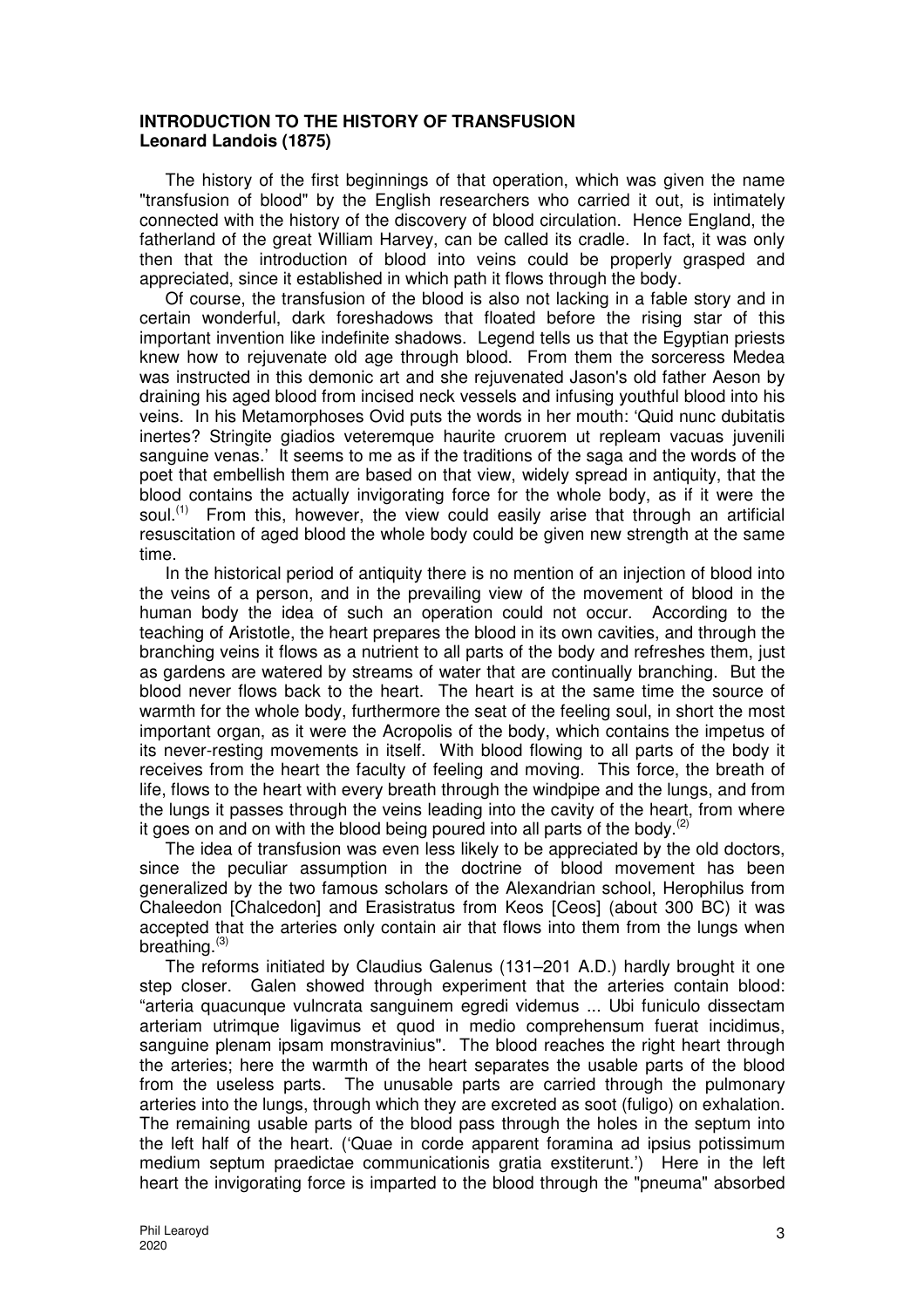into the lungs on inhalation, of which a small part can also flow through the holes in the septum to the venous blood.

Of the three fundamental errors which, as  $F$ lourens<sup>(4)</sup> aptly says, kept the great fact of the circulation of the blood veiled, Galen removed the one that the arteries contained air, but two remained to be discovered, namely that that the septum of the heart has holes through which the blood continuously flows from the right side into the left half of the heart, and finally that the blood flow in all veins has a centrifugal direction.

Vesalius resolved the second error by expressly saying: The substance of the septum of the heart is "so thick, compact and firm that he can never see how even the smallest amount of blood can get through the substance of this septum".<sup>(5)</sup>

It was therefore necessary to look for a new route which the blood had to traverse from the right to the left heart, and with the efforts of Michael Servetus, that unfortunate researcher who, at the instigation of the fanatic Calvin was publicly burned as a heretic in Geneva on October 27, 1553, succeeded in discovering the 'small cycle'.

In his book Christianismi Restitutio 1553 he says: "Fit autem communicatio haec (nämlich der Höhlen beider Herzhälften) non per parietem cordis medium, ut vulgo creditur, sed magno artificio a dextro cordis ventriculo, longo per pulmones ductu, agitatur sanguis subtilis; a pulmonibus praeparatur, flavus efficitur et a vena arteriosa in arteriam venosam transfunditur."

Ten years later, the work of the selfish Realdo Columbo, the pupil and prosector of Vesalius, led to the same results, as did the investigations of the great defender of Aristotle, Andreas Caesalpinus, who first recorded the flow of blood "ex dextro cordis veutrieulo per pulmones in sinistrum" proving "Circulatio".<sup>(6)</sup>

In order to make the idea of transfusion possible, the 'great cycle' had to be discovered. It was of the greatest importance to William Harvey that he was completing his medical studies in Padua (until 1604) when the famous anatomist Girolamo Fabrizio ab Aquapendente, Fallopia's [Falloppio's] pupil, had again drawn attention to the venous valves. He hadn't discovered how diverse it is, because around the middle of the 5th century AD, the same mentioned Theodoretus, bishop of the city of Cyrus in Syria in his 3rd talk about Providence states: "Venas tenuissimis tunicis vestivit (Deus) et orificiis carum exilia opercula addidit."

By examining mainly the veins, Harvey came to the elimination of the third fundamental error, which concealed the correct conception of the entire circulatory condition; he found the centripetal movement of the bloodstream in the veins, and thus discovered the complete circulation of the blood. That is what makes the discovery great, that it did not come about by chance, but according to a plan after logical deliberation and ingenious development. Harvey's compatriot and contemporary, Timotheus Clarek [Timothy Clarke] rightly says: 'Circulatio Harveyana, res nou casu, sed consilio inventa'.

Probably since 1616, but certainly since 1619, Harvey presented his new teaching in London<sup> $(7)$ </sup>, but it was not until 1628 that he appeared before the public with his writing "Exercitatio anatomica de motu cordis et sanguinis in animalibus".<sup>(8)</sup> The work is dedicated to his royal lord Charles I, who made him his personal physician, as well as to the College of Physicians in which he had so often shown his experiments.

The time was not far off when that civil war broke out in England (1642) in which the so often disappointed people wanted to defend their parliamentary rights by taking up arms against King Carl I [Charles I]. The king had to flee London and went to Oxford.

Harvey went with him and like the two universities of Old England, defended the king's cause. In Oxford, around this time of royal exile (1645), a society of wise men, with whom Harvey was also familiar, was formed, following the pattern of the learned societies of Italy, whose endeavors were directed through research and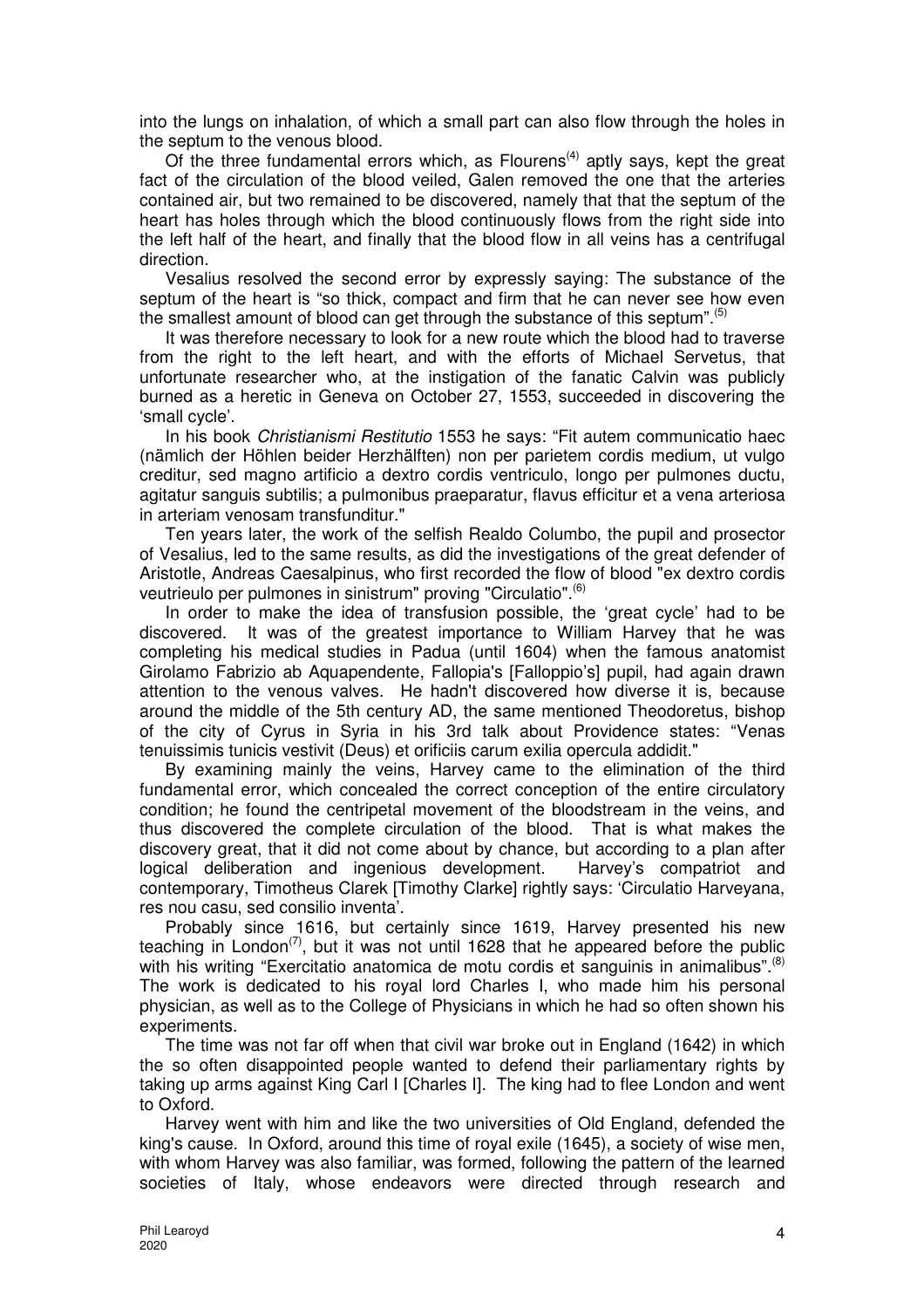experimentation to enrich the field of medicine and the natural sciences. The founding of this association was primarily inspired by Bishop Johann [John] Wilkins. It was called the "invisible" or "philosophical" college. When Oxford fell into the hands of the parliamentary troops under Oliver Cromwell and King Carl I [Charles I] was executed with the sword under the windows of his own banquet room in London, the 'society' went to London (1648), where the researchers stuck to their original aims.

When King Carl II [Charles II] came to the throne after the abolition of the interregnum, he, who was himself a fan of natural history, constituted the Society (1662), gave it privileges and rights, and gave it the name of the 'Royal Society', by which it is still known; and has exerted the most beneficial influence on the development of natural science and medicine, especially through its Philosophical Transactions, which appeared in 1666.

Blood transfusion originated from the womb of the College of Physicians and the Royal Society.

## **THE FIRST TRANSFUSION TRIALS IN ENGLAND**

It is not surprising that the first attempts to carry out a transfusion were made in the country from which the discovery of the circulation originated. Harvey's discovery had caused a tremendous sensation in the entire medical world, and Albert von Haller [Albrecht von Haller] is certainly right when he claims: "novum inventum universam Europam medicam ad arma excitavit." So it was natural that precisely those men to whom Harvey had so often shown the flow of blood in living animals should endeavor to obtain new practical fruits from the physiological fact. At one of these demonstrations in the "invisible, philosophical" society, around 1638, the theologian Potter first suggested whether it might not be possible to replace the blood of one animal with that of another.<sup>(9)</sup> This idea caused a stir in the Society, and a number of men were chosen to meet together to try and resolve this question. These were the brothers Daniel and Thomas Coxe, Wilkins, Hook and the famous physicist Robert Boyle.

In connection with transfusion, a second question of great practical value was suggested, namely infusion. It was justifiably asked whether it was not possible to inject various kinds of medicine directly into the veins and thus into the circulating blood, which until then had been absorbed almost exclusively from the digestive tract. It was precisely the internal connection between the two operations that made it possible for almost all researchers of that time to focus their studies on both transfusion and infusion. Dr Christopher Wren at the University of Oxford, later professor of astronomy and architect in London, first suggested the idea of infusion towards the end of 1656 and actually carried it out in Oxford. He shared his views with Wilkins and Robert Boyle.<sup>(10)</sup> The apparatus he used consisted of a cannula, which was tied into the central end of an exposed and cut vein, and of a syringe bag that served to release the drug. Boyle in particular made sure that suitable instruments were made and also performed experiments on dogs himself. In one of these animals a solution of opium was infused into a vein of the hind foot, and after the anesthetic juice had been carried by the bloodstream to the brain, the dog was deeply anesthetized without dying. But another however, who had been given a strong solution of *Crocus metallorum* in the same way, passed away very quickly. Robert Boyle wrote the more detailed investigation in his work: Usefulness of Experimental Philosophy (Part. 2. Essay 2. 53-55).

Rumour of these attempts also reached the ears of the French ambassador de Bordeaux, who was residing in London, and who in 1657 with the assistance of Dr. Colladen, the Queen Mother's personal doctor, gave the first infusion to a human.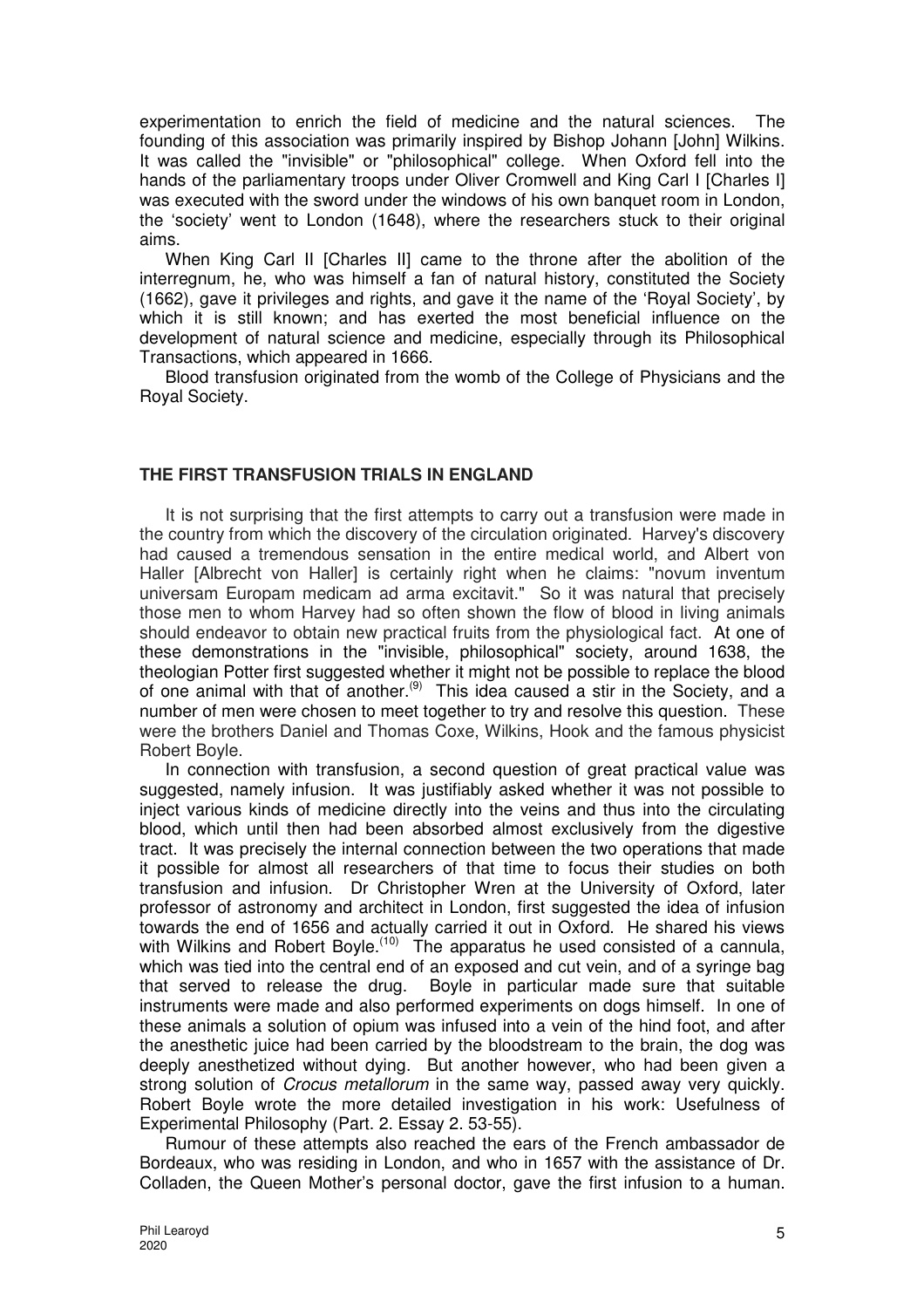For the experiment they took a man, who was a minor servant of the ambassador and who had been sentenced to be hanged, and injected a solution of Crocus metallorum into his arm vein. However, during the infusion experiment the man had adverse side effects and therefore did not have a further infusion but he was however executed.(11)

Since that time, however, experiments have been carried out on animals both in Oxford and in London before the Royal Society, chiefly by the general practitioner Dr. Timothy Clarke, who continued these interesting experiments with great care and tireless diligence.

As early as 1657, in which Oliver Cromwell was solemnly elevated to protector of England, T. Clarek [T. Clarke] had carried out both transfusion and infusion experiments<sup>(12)</sup> and had reported and demonstrated them to the Royal Society before 1663. He had injected various drugs into living animals, even up to two pounds: emetics, cathartics, diuretics, cardiacs, and opiates. However, the success of all these infusion attempts had actually remained a dubious and inconsistent one, because as Clark [Clarke] himself says: "Agnosco tamen, me de hujusmodi experimentorum utilitate multum adhuc dubitare". But the results of his transfusions were more favorable, and especially those which he made by bleeding animals.

And here we find the highly important and clearly pronounced word of this knowledgeable experimenter: "Putem insuper, transfusionem sanguinis in magnis et subitaneis sanguinis profusionibus ad vires subito instaurandas fortasse multum posse conducere. Tumet nobiscum vidisti, vir amicissime" – so he goes on, calling Heinrich [Henry] Oldenburg, the editor of the Philosophical Transactions, as a witness – "animae large sanguinis profusione fere exangue redditum et convulsionibus lethalibus plane moribundum, sanguine alterius animalis, non ejusdem speciei, in illud transfuso, intra septem horae minuta ad pristinum et perfectum vigorem restitutum."

Clark's attempts even made an impression in the highest circles, and he carried out a cathartic infusion into the vein of an animal in the royal palace in the presence of Count Palatine Ruprecht. Around this time another scholar Dr. Henshaw was also studying how to perform a transfusion.

Nevertheless, considerable difficulties were still associated with it; until in 1666 the famous London anatomist Richard Lower gradually devised a practical method and carried out a transfusion with good success, first in Oxford, then also in London with the Royal Society of Physicians at a public meeting in Grasham Colledge [Gresham College].<sup>(13)</sup> Robert Boyle took an active part in these experiments.

Robert Boyle, born into the old English family of Corke [Cork], a weak, delicately built man by nature, had ardently devoted himself to the study of medicine and the natural sciences. He also showed that trait of the true kind hearted, that he himself prepared medicines in his laboratory and distributed them to the poor who were sick. His name is also immortally linked to a number of the most important discoveries in the field of natural science and medicine.

This researcher now tells us the method by which Richard Lower made his first transfusion attempts in an essay: The method observed in transfusing the blood out of one animal into another.(14) Two dogs are tied up next to each other, lying on their backs, for one of them a long length of the common carotid artery is exposed, cut through, and the peripheral end closed with a ligature, and a cannula is tied into the central end. A provisionally tied knot around the vessel inhibits the outflow of blood from the cannula. In the second dog, the external jugular vein on the adjacent side of the neck is exposed and opened. The carotid of the blood-donating dog is then inserted into the central end of the vein of the cannula. Blood can be dispensed at will from the peripheral end of the vein of the recipient. The provisional knot on the carotid is now loosened, and blood flows freely into the vein of the other animal. To the extent that arterial blood flows in, blood of the receiving dog is allowed to drain from the peripheral vein end.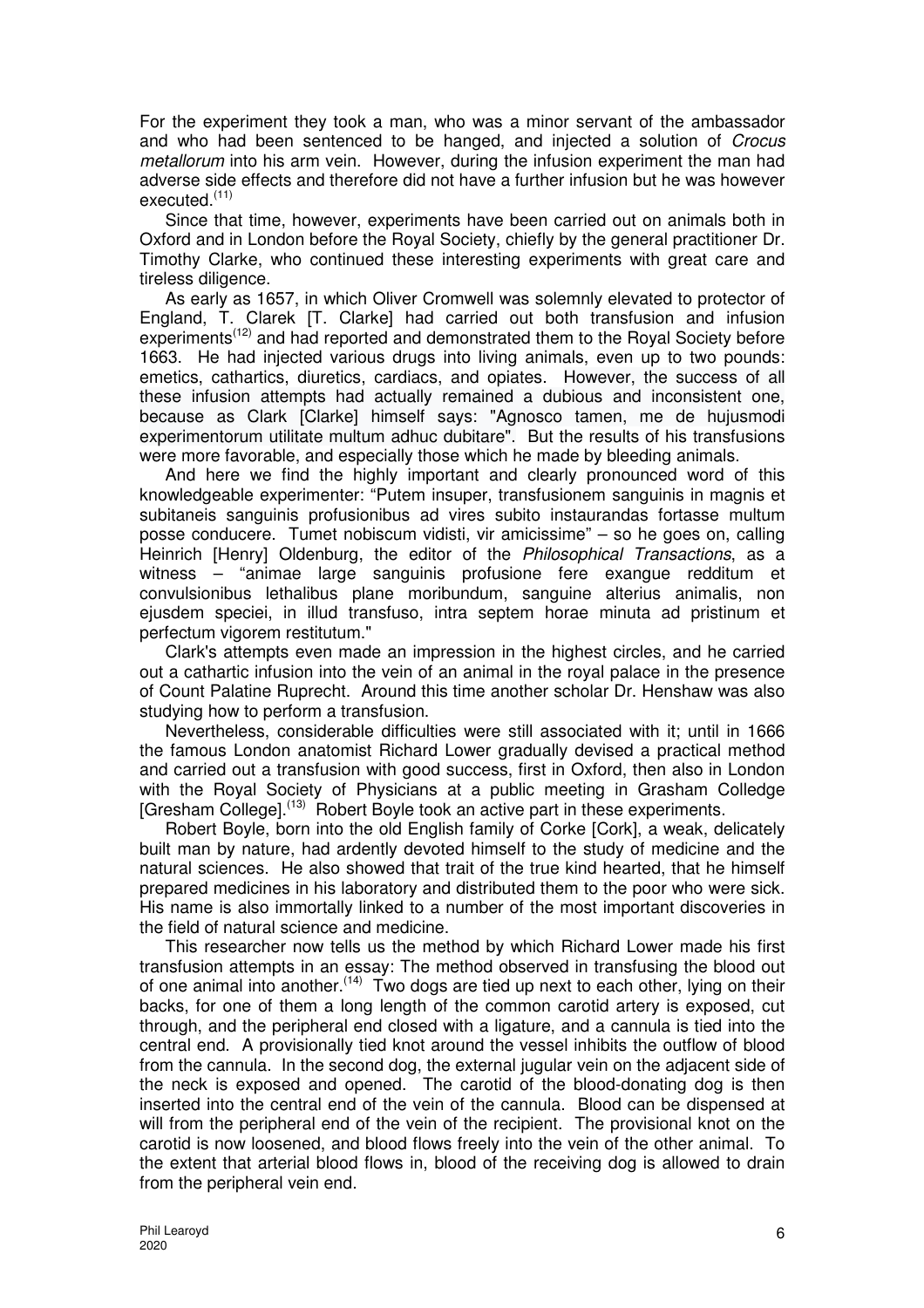In these experiments, however, some precautionary measures must be observed. First of all, the joined vessels must not be pulled, because this can easily impair free circulation. Care must also be taken that the pulse of the blood donor, propagated from the carotid, can also be felt in the central jugular end. If the pulse is absent, one can assume that the cannula has become blocked by a clot, which must then be removed.

Boyle also believes that it is best to take dogs of the same age, which are possibly fed at the same time and in the same way, so that blood that is used for exchange is as similar as possible. When the inflow is complete, the vein is tied twice and the neck wound is joined by sutures. (The dog that gave the blood is not taken into account.) Another interesting story is that after the surgical procedure described, the blood of a very large dog was gradually chased through the veins of a small dog until the large one had bled to death. When the little one was then unleashed, he jumped nimbly from the table and shook himself as dogs do when they fall into the water; and he was well.

These experiments had not only been carried out on dogs, but also on hares; indeed, the blood of a hare has even been successfully passed into the veins of a dog.

In connection with these interesting experiments, Boyle now opens up the prospect that all possible modifications should be made to the transfusion of animals: the blood should be exchanged between old and young animals, between sick and healthy, warm-blooded and cold-blooded, timid and fearful, tame and wild, etc. In addition, so that one can also be certain that an animal has received new blood throughout its body several other animals can be bled out in the same row one after the other.

How thoroughly the researcher dealt with the whole question of transfusion and how versatile he understood it is identified in an account<sup> $(15)$ </sup> in which Robert Boyle raised a whole series of questions about the exchange of blood which are certainly worth reporting in the highest measure.

These are the problems:

- 1. If one observes a change in the natural disposition of the test animal during a complete exchange of blood, such as a wild dog is tamed by taking the blood of a tame dog?
- 2. Will a transfused dog recognize its master; will he practice the same habits better or worse?
- 3. Can one see the peculiar characters of a dog change after repeated transfusions of blood from another type of dog?
- 4. Whether a dog the learned habits of a dog will be maintained; will he fetch, dive for ducks, etc?
- 5. Will a change in pulse, urine, excrement and perspiration be perceptible in a dog whose blood has been exchanged?
- 6. Will a hungry dog lose its appetite if it is injected with chyle-rich blood from another dog?
- 7. Will he be able to be kept alive only by the injection of chyle taken from the receptaculum chyli of another?
- 8. Will a dog suffering from a blood disease be cured if its blood is replaced with healthy blood?
- 9. If an old dog receives blood from a young one, does it become youthful again, and vice versa, will a young one become old with blood from old dogs?
- 10. Can a young small type of dog get bigger by giving it blood from a young large type dog?
- 11. Is it possible to mix medicaments together with the transfused blood and is the effect of the medicaments thus given different than when they are given by mouth?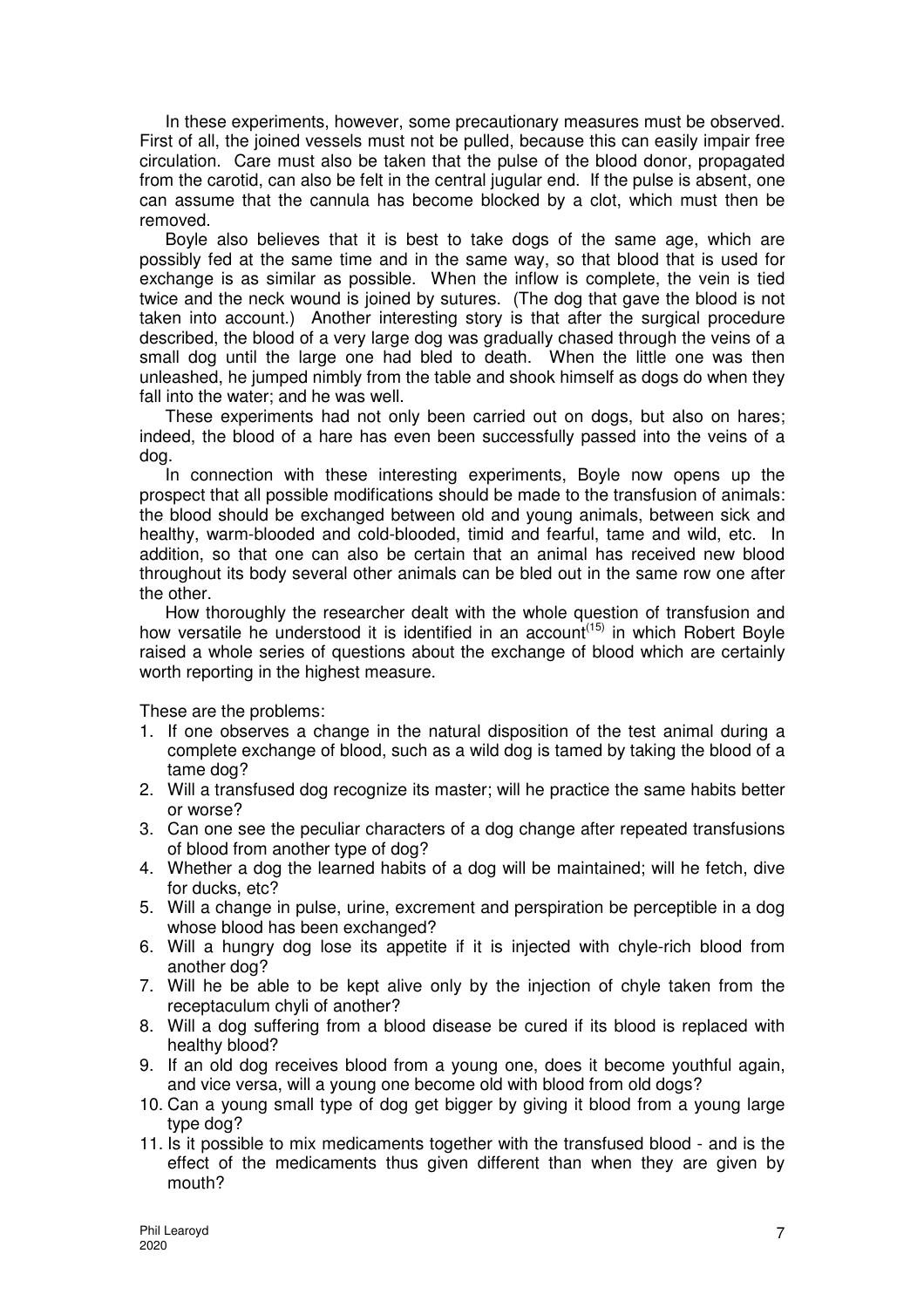- 12. Does the injected blood from a dog that has been given a purge also have a purging effect on the dog to which it has been given?
- 13. What are the effects of a transfusion of blood between different species / genera, even between cold-blooded animals (fish, turtle) and warm-blooded animals?
- 14. Will the colour of the hair or feathers change when one chooses animals of different colors for blood exchange?
- 15. If the substitution is repeated in different dog races, will one be able to notice a gradual conversion of the races?
- 16. What effect does the transfusion have in pregnant animals in relation to the young, especially if the blood exchange is carried out at various stages of pregnancy?

Robert Boyle, as one can see from many of his communications, understood transfusion as the most complete possible exchange of blood; in the experiments, the blood donating animal usually died of bleeding after anemic convulsions.

The commission chosen by the Royal Society to examine transfusion continually suggested new experiments with the greatest zeal. Primarily favorable results have been achieved with blood transfers after heavy blood loss – one made a sheep bleed to death into another with favorable results. Thomas Coxe<sup>(16)</sup> diverted 14-16 ounces of blood from a scabies dog into a healthy one. The consequence of this was that the healthy one remained healthy, but the sick one quickly wasted as a result of the profuse depletion. It is reported by the same researcher $(17)$  that he bled a pigeon to death and then brought it back to life through the blood of another. Here we should also mention Lower's interesting experiment, which caused the carotid blood of a dog to run into the jugular vein of the same animal.

On the whole, less successful results were obtained when using blood of different kinds. It is true that Edmund King<sup> $(18)$ </sup> transfused [blood] from a calf into a sheep with great success, but not so well was a sheep that was given blood from a dog and a dog to which King had given sheep's blood. In particular it turned out that foreign blood that was given too abundantly could harm the life of the recipient, and so a fox given lamb's blood suffered greatly and died.

But the climax of transfusion in England was by Richard Lower, because it was this famous London anatomist who, on November 23, 1667, together with Dr. Edmund King who performed the operation on a human, the first in England.<sup>(19)</sup> Before that, on June 15 of the same year, Denis had performed the first human transfusion in Paris.

The operation was carried out in London on a 22-year-old baccalaureate in theology by the name of Arthur Coga in the presence of many distinguished people in Aroundel [Arundel] House. The patient suffered from mental confusion, it is said of him, "his brain was him a little too warm"; Lower calls him "hominem amabili vesania affectum". Before the operation he was sectarial and during the operation he smoked and drank vermouth. At first a vein was exposed in the patient's arm, and 6 to 7 ounces of blood were withdrawn from it, as in a bloodletting process. A long silver tube was then tied into the central end of a freely dissected carotid artery of a young lamb. The cannula was then inserted into the vein wound of the arm and 9-10 ounces of carotid blood were allowed to flow freely into the man's vein towards the heart, so that even the pulsations of the throat veins could be seen through the long tube and felt in the arm vein beyond it. The patient found himself during and after the operation "very well", highly praised the procedure and loved to talk about it with praise.

When asked why he had had lamb's blood poured into him he said, "quia sanguis agni habet symbolicam quandam facultatem cum sanguine Christi". ["Because the blood of the lamb has a symbolic capacity with the blood of Christ"] The patient wished that the operation should be repeated after only 3-4 days, but they only consented to the requests after a few weeks, in that 8 ounces of blood were drained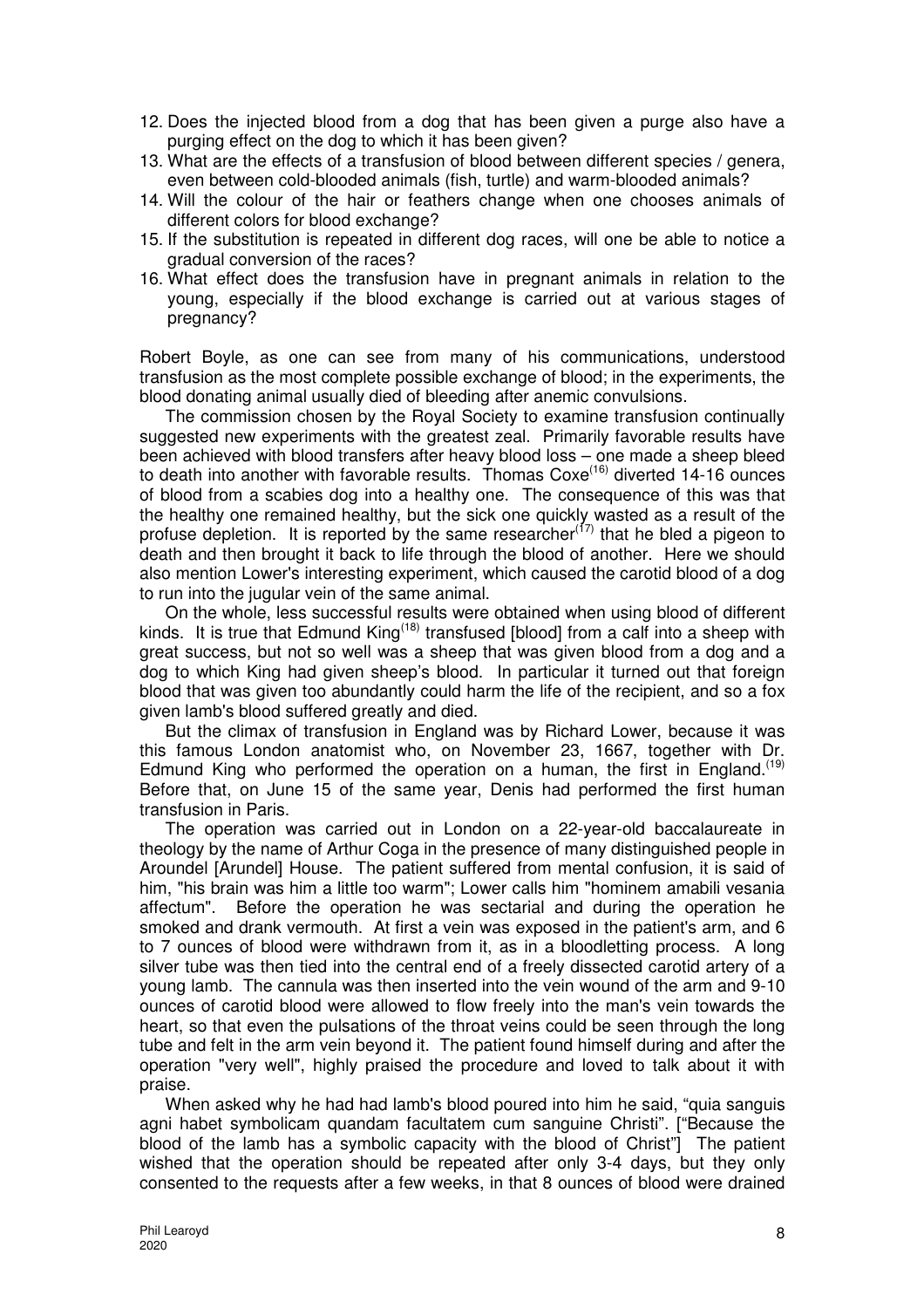and 14 ounces of lamb's blood was given to him in the same way. A slight fever followed this procedure.

Neither transfusion, however, appears to have exerted any benevolent or sedative influence on his mental state, for it must in any case appear alarming that the man, proud of the new heroic operation carried out on him, has since been called the martyr of Philosophical Society in London. In addition, Hamel and Dr Blondel [Blundell], who came to see him in London two years later, found him just as crazy as he was before the operation.

Of further transfusion attempts that were suggested by the Philosophical Society, was one by Dr. Cronne [Croune]<sup>(20)</sup> who suggested that the liver of a hungry dog could be maintained by repeated transfusions; but the experiment itself was not carried out.

This attempt, he says, would decide whether the blood feeds or not; it could also be changed so that only the blood-bearing dog is allowed to breath and the bloodreceiving animal cannot breath itself, in order to see whether it can survive merely through the respiration of the other. $(21)$ 

#### **THE FIRST TRANSFUSION TRIALS IN FRANCE**

While in England we see almost all learned physicians working in a united effort to raise transfusion and infusion to the level of a physiologically tested, rational operation, in France we only meet one who fights for the new healing method, fights against the majority of physicians and naturalistic scholars. It is Jean Baptiste Denis, professor of philosophy and mathematics at the Royal University of Paris. And although he has not been able to get transfusion accepted and recognized among doctors, and even though on the occasion of his operations the royal government even restricted the free execution of the operation by public decree, the fame of Denis remains, the first transfusion to have done to a person that was ever carried out.

The reason why transfusion found so many opponents in France is to be sought in the guiding principles of medicine as a whole, which were then spread from Paris.

In the 'Academie des Sciences' founded by Cardinal Richelieu, the leading voice for medicine was the ingenious Gui Patin. He had broken with the Arabs and turned again with all zeal to the study of the ancients – the writings of the masters of ancient medicine: Hippocrates, Aristotle, Galenus. They turned their backs on the impulses and aspirations of a new epoch, which began to shine with the discovery of the circulation in England. In Paris they were reactionary, while in London everyone took up the new physiological-empirical direction with zeal. Gui Patin rejected the syrups and opiates of the Arabs, but he also rejected the cinchona bark, which time had taught us to know, he rejected tea, the "impertinent nouveautée de siècle" ["sassy newcomer of the century"] he finally also rejected the new doctrine of the circulation, against which his college Riolan in Paris had fought so desperately.<sup>(22)</sup>

Gui Patin's remedies were bloodletting and senna. He bled children and old people with an illness 32 times each, he bled himself 7 times because of rheumatism; even babies as young as 3 days were not spared. "We are curing many more sick people with a good lancet and a pound of senna, which the Arabs cannot do with all their syrups and opiates", he writes in his letters.<sup>(23)</sup>

With such quiding principles it was all too clear that Denis could not establish the general validity of transfusion, the true antithesis of bloodletting Gui Patin and his comrades were victorious and a vampyrism was practiced under the hands of these "Grands-Saigueurs" that Leonardo Botallo, Marcus and Broussais hardly ever practiced.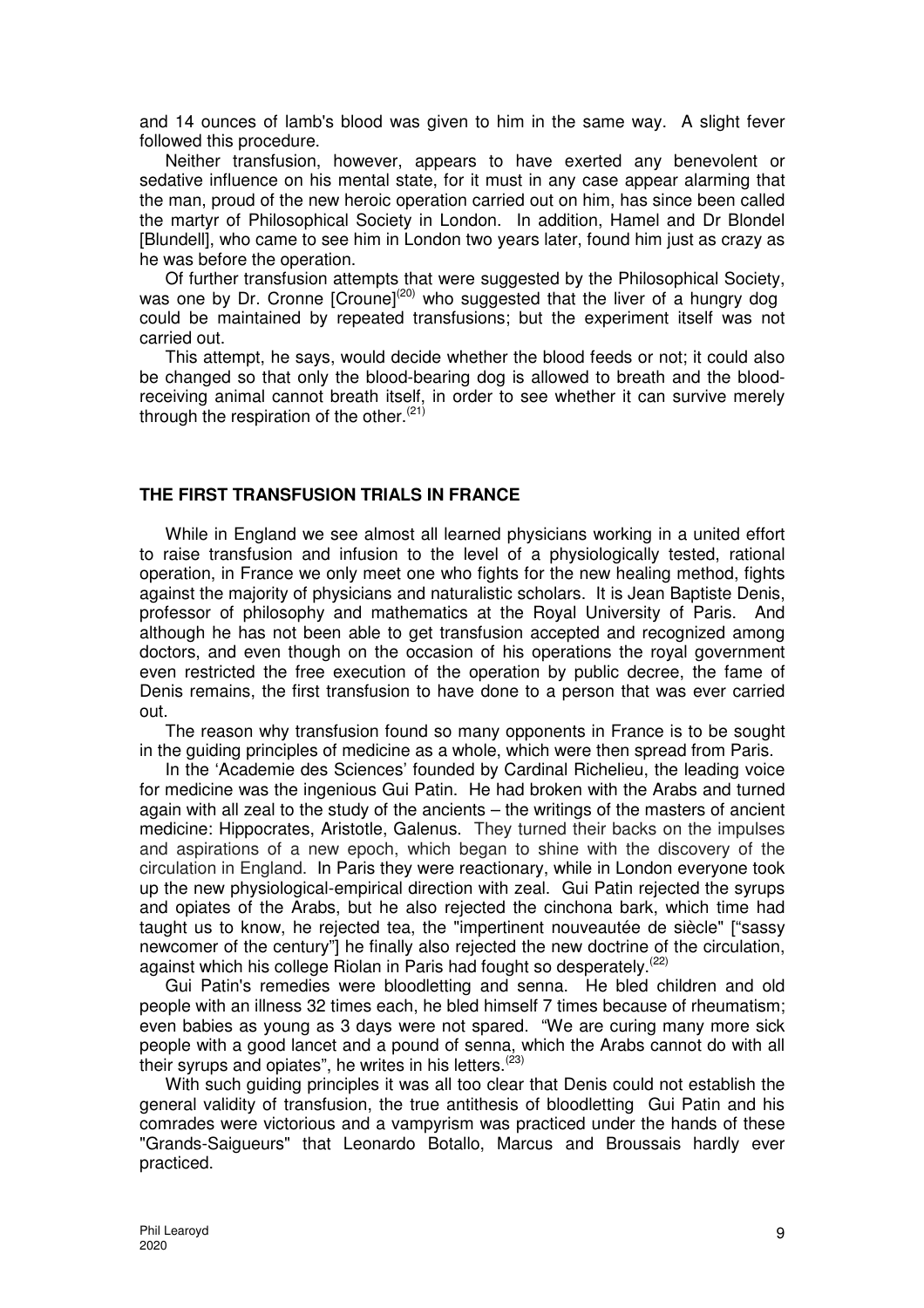There is darkness over the first beginnings of transfusion in France; in any case, they were insignificant and of doubtful worth. Nonetheless, they wanted to take priority for themselves. French journals reported that a Benedictine Friar, or, according to others, a Don Robert de Gabets, first proposed the transfusion to Mr. de Monmors [Montmor] around 1658.

Viewed only in the light of day,  $(24)$  the French reports do not date until March 1667, while the Royal Society in London asked for a transfusion in its public session on May 17, 1665 (following Wren's suggestion for infusion)<sup>(25)</sup> and that well-known transfusion committee had appointed. Moreover, it is certain that Richard Lower had already published his method, which has proven itself on animals, in December 1666.

The really classic age of transfusion in France begins with Denis, who made his first experiments on animals.(26) He let 3 dogs bleed to death and then let calf blood flow into their veins and they were supposedly well afterwards; one of these, who the day before had been very weak from severe loss of blood, showed a considerable increase in strength after the operation. These experiments were repeated on 19 dogs and a few calves; all of them survived the operation well and had no secondary illnesses. Denis transfused sometimes from vein to vein, sometimes from artery to vein.

Having prepared enough experiments, Denis decided, with the assistance of the surgeon Emmeriz [Emmerey], to do the first transfusion on a human.<sup>(27)</sup>

He was a febrile fifteen to sixteen year old, whom doctors had done 20 great bloodlettings in a short time in order to withdraw the fever-heated blood, entirely in the manner of Gui Patin. As a result of this drastic treatment there had been a very significant decline in strength; exquisite anemia, great exhaustion, apathy, loss of memory and such a great somnolence that Denis found the patient asleep even at breakfast. Denis, on the assumption that the great loss of blood had undermined the patient's constitution, and that the little blood still affected by the fever harmed the body, planned a transfusion.

It was 5 a.m. on June 15, 1667, when Denis and his assistant Emmeriz [Emmerey] performed the transfusion. About 3 ounces of venous blood was drained from the patient beforehand, which Denis considered to be particularly spoiled due to its dark color and thickness, and about 9 ounces of blood flowed directly into the arm vein from the carotid artery of a lamb through a tube.

'Then bandage like after bloodletting and a quiet bed'. The patient stated that he noticed heat in the vein on his arm during the operation. At ten o'clock he could no longer be kept in bed, he got up, was thoroughly lively, ate and drank, and was in a friendly and cheerful mood.

At 4 o'clock in the afternoon there was a slight epistaxis of only a few drops; at 9 o'clock in the evening he went to bed and slept well; he woke up again at 2 a.m. and got up from his bed at 4 a.m. The patient showed a much greater vivacity than before, the somnolence had disappeared, the mental powers increased, he became strong and aroused general astonishment among all who knew him.

The indications according to which Denis considered the transfusion necessary in this case deserve full recognition. But it is a mistake that Denis considered animal blood to be the most excellent for human transfusion because, as he believed, animals would not have spoiled their blood either through excess or through passions, because furthermore their blood could be prepared beforehand by feeding and because the flesh of the mammals also serves as food for man.

It is also erroneous to believe that the success of his cure is due to fermentation and the resulting development of spirits.

No matter – encouraged by the first lucky success, soon afterwards Denis performed the operation on a second man. This time it was more of an experiment than a real cure. The individual in question who presented himself to be operated on was a Paris litter-bearer of about 45 years of age, to whom Denis had offered a good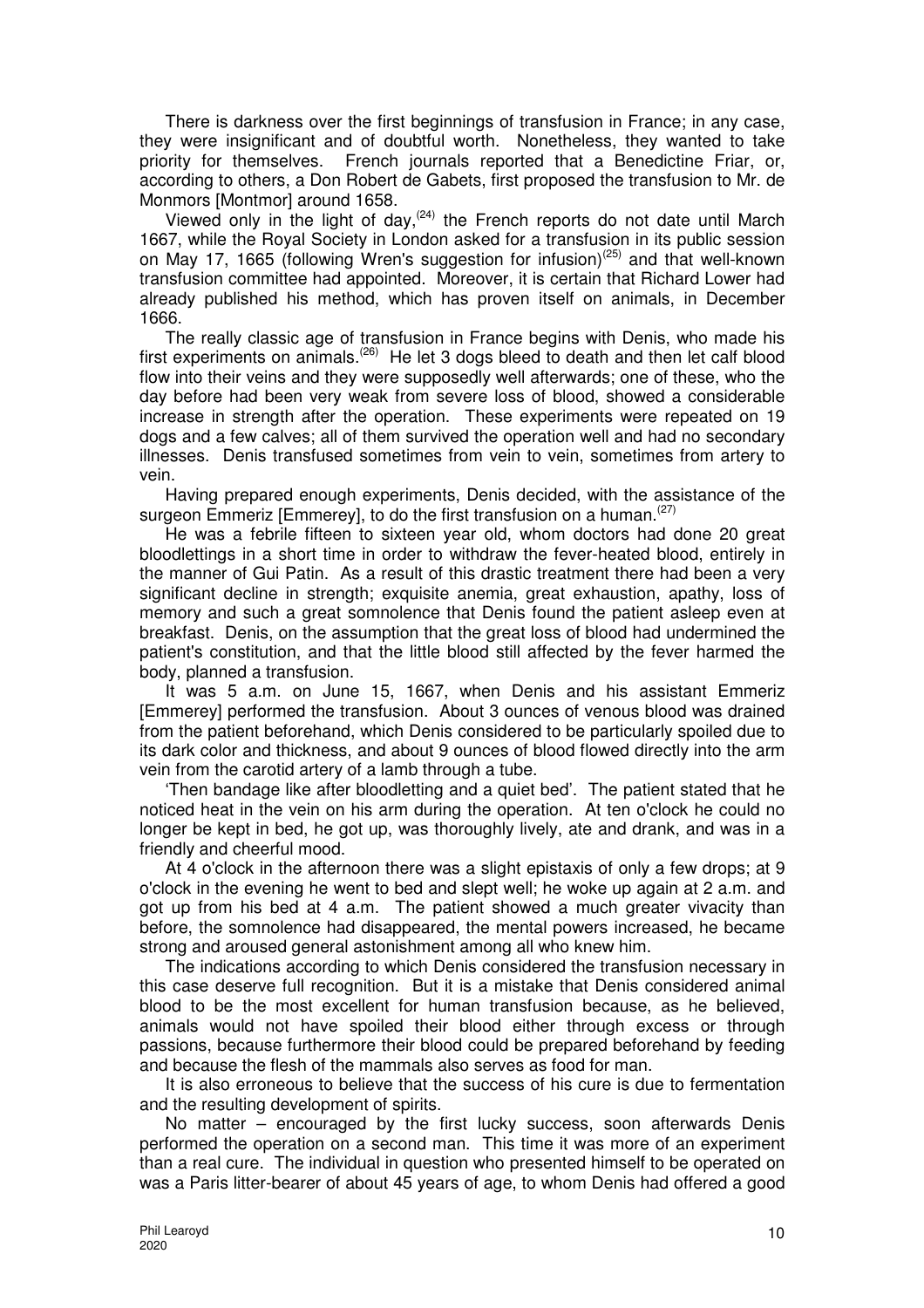deal of money if he agreed to have a transfusion. Since the man was healthy and showed no notable indisposition to the operation, he decided to undertake a copious transfusion. Denis and his assistant Emmeriz [Emmerey] first let ten ounces of blood flow from the vein in the man's arm, and then allowed another twenty ounces to flow directly from the crural artery of a lamb through a tube to the patient, executed in just the same way as the first successfully treated one. During the operation, the man kept his jovial sense of humour about this strange operation and was amazed when the sheep was brought closer to his arms. He also mentioned the feeling of heat on the arm while the arterial blood was flowing through it. Afterwards the patient was advised to lie in a quiet bed; however curious he immediately cut up the lamb, whose blood he had been given, and went home. On the way, in the first decent inn, he met with some friends with whom he spent the money he had received from Denis. All this did not disturb the favorable outcome; his condition being more than excellent. The next morning Denis found the man wandering around in the streets of Paris again, and when Denis rebuked him for his carelessness, he replied that he was well in every respect, that he could not stay in bed because of that, and if Denis wanted to repeat the operation he would have it again. $(28)$ 

The happy successes which Denis had achieved aroused a large group of adversaries and envious people in Paris, who all endeavored to suspect transfusion and to suppress it again.

The most important of these were Guillaume [Guillame] Lamy, Magister Artium [M.A.], and the Abbé Pierre Joseph Michon Bourdelot. The latter, doctor and clergyman at the same time, was considered an influential man<sup>(29)</sup>; for a while he had been Queen Christine's personal physician. He loved to gather famous men in his home for scientific meetings, which he presided over.<sup>(30)</sup> The reasons this man argued against transfusion were admittedly of the weakest kind – a child had died because the midwife had smeared the blood in the umbilical cord into the body cavity after the birth – and therefore transfused blood must be just as harmful. Lamy too had little argument against transfusion other than wit and scholastic subtlety.<sup>(31)</sup>

The only part of his arguments that is noteworthy is that he maintains that the difference in blood of various species of animals is dangerous, and that the introduction of excessive amounts of blood is disadvantageous for the operated persons.

Besides these, Gayant, Perrault,<sup> $(32)$ </sup> and Pequet, the discoverer of the thoracic duct, also argued against transfusion, in part basing their opposition on unfortunate experiments on animals.<sup>(33)</sup>

They were joined by Pierre Martin de la Martiniere<sup>(34)</sup> and Pierre Petite<sup>(35)</sup>, the latter fully advocating the point of view of Gui Patin and the Parisian therapists, trying to prove that the treatment of diseases requires bleeding but not the transfusion of blood. Finally we want to mention the objections of Gaspar de Gurye de Montpoly<sup>(36)</sup>, whose opposition is also not supported by experimental investigations. For theoretical reasons, he believes that during a transfusion, the coming together of two different types of blood in the same body must be dangerous. He further assumes that if too much foreign blood is injected, the life of the indwelling blood will be overcome, thereby threatening to cause the recipient's death. It is therefore favorable if haematuria and epistaxis occur in transfusion, because the injected excess is excreted and the danger to life is reduced. J.B. Denis had little support against this mass opposition. Gadroys<sup>(37)</sup> replied to the enemies of transfusion that foreign blood is by no means hostile in a body, since one can also see how a foreign twig grafted onto a trunk flourishes and bears fruit.

Denis was also supported by Tardy<sup>(38)</sup>, Professor of Surgery, who suggested venous blood transfer from person to person. Given the multiple adversities that resulted from the many disputes with his opponents, Denis remained true to his plan to carry out transfusions on humans as often as the opportunity and indications presented themselves. His cure aroused great excitement in Paris when he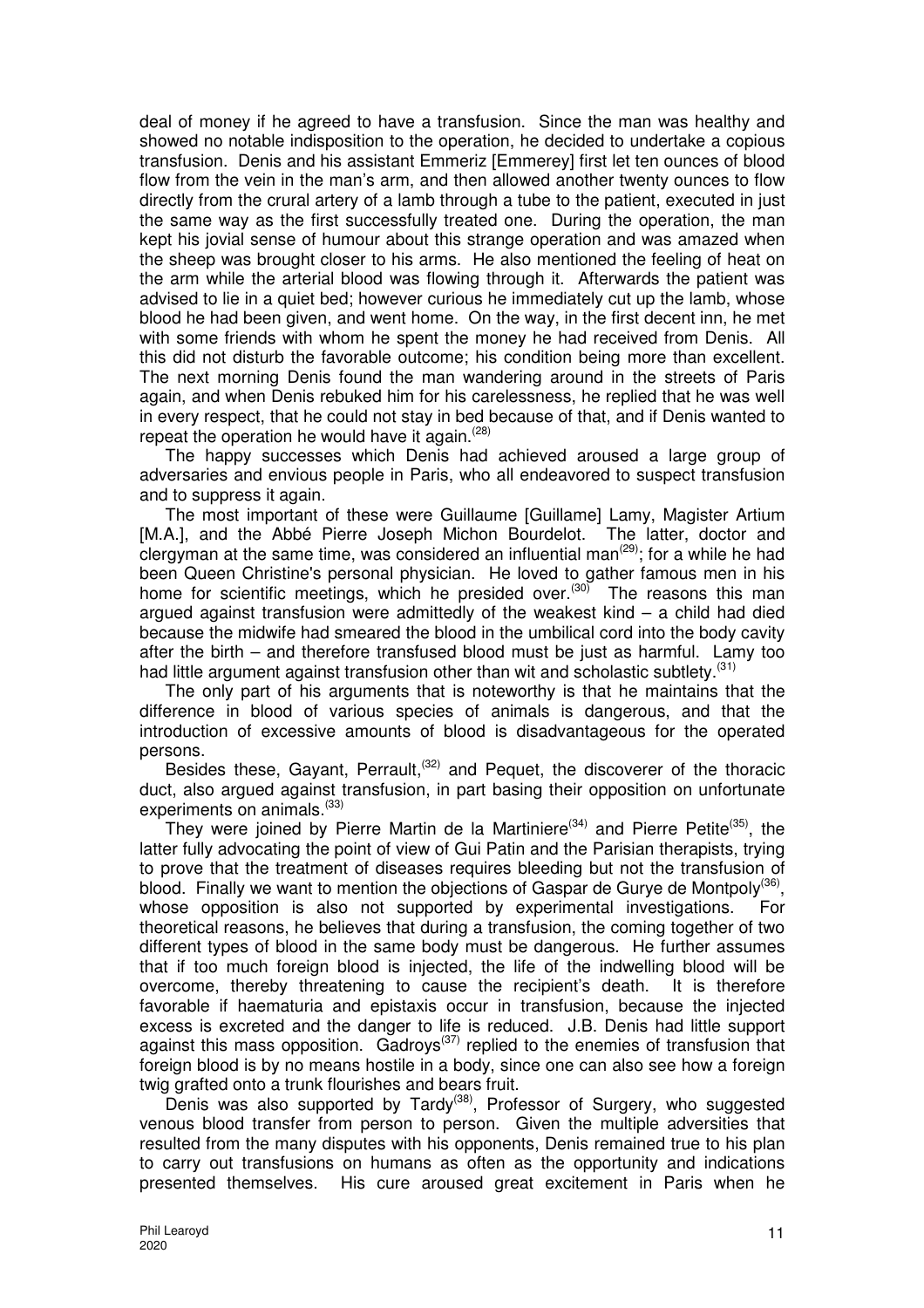performed it on Baron Bond, the son of the first Minister of State of the King of Sweden.<sup>(39)</sup>

The patient had been suffering from feverish diarrhoea for three weeks, and had been treated by four doctors according to the school of that time with blood-letting, purgants, and enema to the greatest exhaustive degree. So that nothing was left untried, Denis was finally brought in for a consultation. But only after all the attending physicians had given the written agreement that the patient would surely die in a few hours without further treatment did Denis and his assistant Emmeriz [Emmerey] agree to a transfusion. The patient was already unconscious and cramped in agony. The dying person was given six ounces of arterial calf blood according to the earlier method, whereupon there was immediate undoubted improvement: consciousness returned, the spasms subsided, the pulse rose, and the patient appeared visibly gaunt. The operation was repeated the following morning, but the patient died that same day. The autopsy showed most of the organs of the abdomen in such a pathologically degenerate state that death must be inevitable under all circumstances. The heart was bloodless. Furthermore, Denis managed to cure a woman who was paralyzed on one side by infusing sheep blood.

The next case, of the treatment of a mentally ill person by transfusion, had a decisive influence on the fate of the transfusion in France.<sup>(40)</sup>

The valet Ant. [Antoine] Mauroy, 34 years old, had fallen into a violent madness, which returned from time to time, as a result of an unhappy love affair 7 or 8 years ago. Whilst free of his madness, he married a young lady and lived in a place twelve miles from Paris. But suddenly, after 4 months, the old disease broke out again; the afflicted tore his clothes from his body and, otherwise ignorant of this, ran to Paris in the dark of night. His wife looked for him in vain in all the surrounding villages. In Paris the unfortunate man wondered around without shelter because people were afraid that he would infect their houses. Then Mr. de Montmors [Montmor] finally took pity on him, let him be admitted and at the same time suggested a transfusion to Denis and Emmeriz [Emmerey]. Perhaps, through its mildness and freshness, calf's blood could soothe his mental functions. The madman was taken to a private house and the well-known paid litter-bearer, to whom Denis had previously given a transfusion, was appointed as a guard; and to persuade him as best he could. On December 19, 1667, at 6 o'clock in the morning, the operation was performed in the presence of many respected physicians. The patient was first drained ten ounces of blood, and then five or six ounces from the crural artery of a calf flowed back into his arm vein. There was calmness and improvement. In order to restore the patient completely, a second operation was proposed, to which his wife, who had meanwhile found him again, agreed. This second operation was performed on the Wednesday before Christmas in the presence of the physicians Bourdelot, Lallier, Dodar, de Bourges, Vaillant and others.

This time a large amount of blood was allowed to flow in. During the operation the patient felt a sensation of heat on the arm in the course of the arterial blood flow in his veins, after which the patient complained of pain in the kidney region, and moreover there were signs of oppression on the chest and irregularities in the heart. On Saturday, the last day before the Christmas Eve, there was a nosebleed and the discharge of a dark sanguineous urine. Nevertheless, the improvement of the sick man was unmistakable; he asked for the sacraments, was happy to see his wife again and thanked Mr. de Montmors [Montmor] for his kindness and that he had saved him from his deep misery. He was healthy and well, and the case attracted general attention in Paris.

This striking and brilliant success set a whole host of envious people in motion; some claimed that the patient had become even crazier after the transfusion than he had been before, whilst others even said that he had died at the hands of the surgeons. The man's condition lasted for two full months, but after that the illness, probably aided by a dissolute life, reappeared in its old form. The wife of the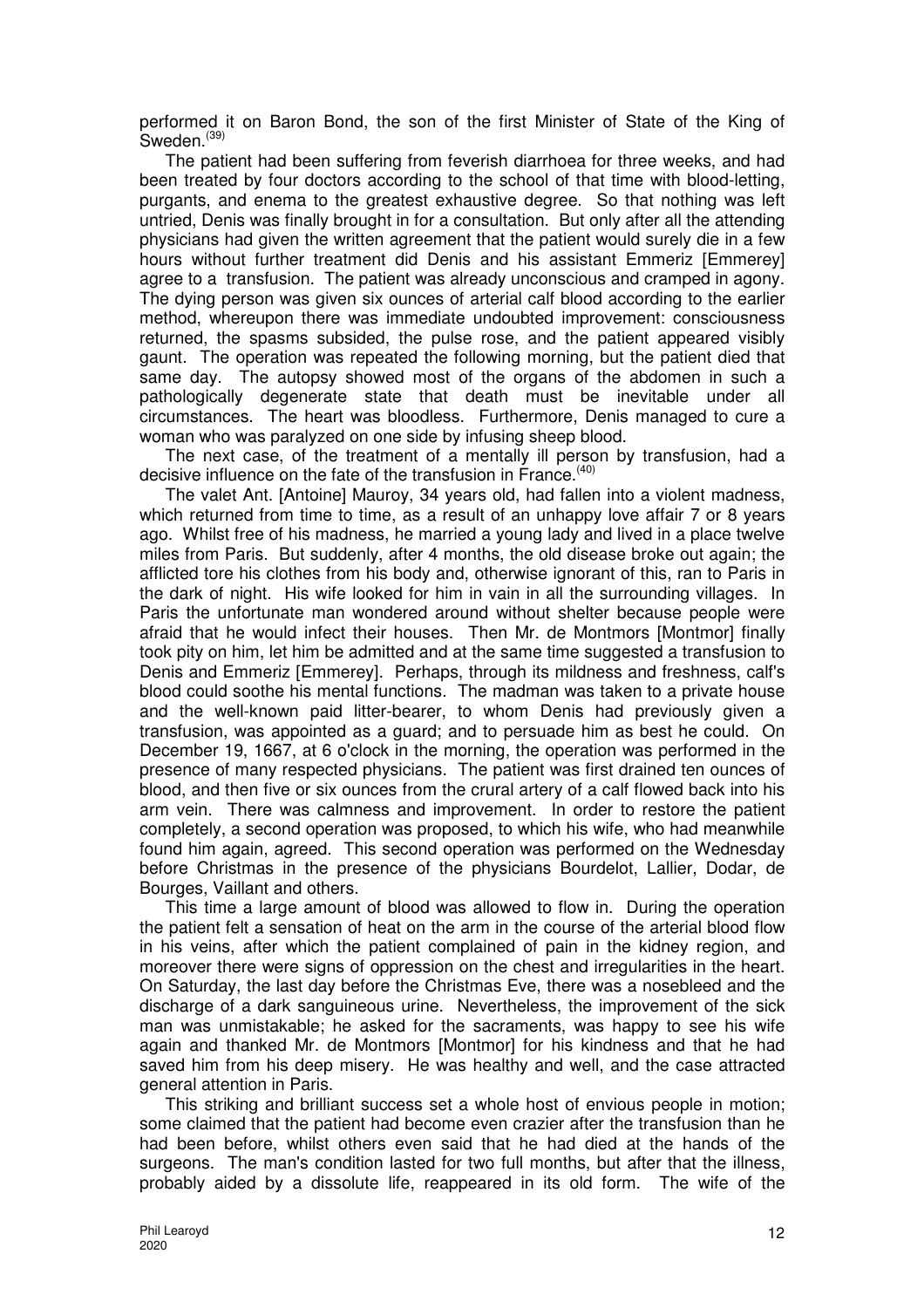unfortunate man insisted Denis and Emmeriz [Emmerey] perform a transfusion again. They agreed.

With the carotid artery of the calf already dissected, the patient was first prepared so as to withdraw blood from the veins of the arm and leg. But since this did not succeed, the operation was declined, all the more so because in the mere attempt to insert the cannula into the patient's arm vein, the patient made the most violent convulsive movements.<sup>(41)</sup>

According to Martin de la Martinière, Denis's opponent, the two surgeons had actually performed the transfusion. But no sooner had they started to run blood into their veins than Mauroy began to scream: 'Hold on, I'm dying, I'm suffocating' - (This statement has since been shown to apparently agree with the statements of the internal surgeons) – The transfusionists continued the operation and advised him: 'my friend, you haven't had enough' and so he died in their hands. cf. Scheel I. c. p.150-151.

The following night - but not during the operation - the patient died, probably from poison that the woman [his wife] had given the patient. The section [this word implies an 'autopsy'] that Denis insisted on was refused. When the funeral was over, three doctors, envious of Denis, asked the woman to testify that her husband had died during the third transfusion, and they bribed false witnesses to give the same testimony.

Indeed, their cheek went so far as to provoke the woman to sue Denis to keep her for the rest of her life for having put her husband to death. In the face of such intrigues, however, Denis considered it more advisable to break his long-observed silence and to accuse both the wife of the deceased and the three doctors for their shameful defamation. The judicial investigation found that Denis and Emmeriz [Emmerey] had cured Ant. [Antoine] Mauroy from his madness twice with the transfusions and that the healing had lasted two full months after the second operation. From that time on the man gave himself up to all excesses, his wife supported his passions, but secretly gave him arsenic. It is certain that she mixed a powder into some bread, which was not eaten by her or strangers, but a cat, who later ate the bread, died. The woman also issued death threats against her husband. The transfusion was probably intended the third time, but it was not carried out because no blood would drain from the patient's veins. The patient did not die until the following night.

The woman prevented the section [this word again possibly implies an 'autopsy'] because she stated that her husband was already in the coffin, which was not true. The woman also testified in court that the three doctors had made promises and pledged money to her when she said that her husband had died during the transfusion; a witness testified that one of the doctors had offered him twelve louis d'or if he would make the same false statement. The court decided to hold the woman and the three doctors personally accountable, but at the same time it issued the heavy edict that no transfusion should be performed on humans in the future unless the doctors of the Paris faculty had given their consent. That was decisive for the fate of transfusion in France. Denis could never count on approval for his favorite operation, for the faculty was run by his opponents, Bourdelot and comrades. Thus in Paris transfusion was suppressed by intrigues and coterie. It was only with anger that Denis turned away from the dishonest behavior of his opponents; but what use was it to him to plead for himself and his operation with the faculties at Rheims and Montpelier; in vain, his hands were tied.

In spite of this, transfusion remained a favorite operation for him, and carried out on animals for a long time.(42) This is how the transfusion trials in France, which had started so promisingly, ended.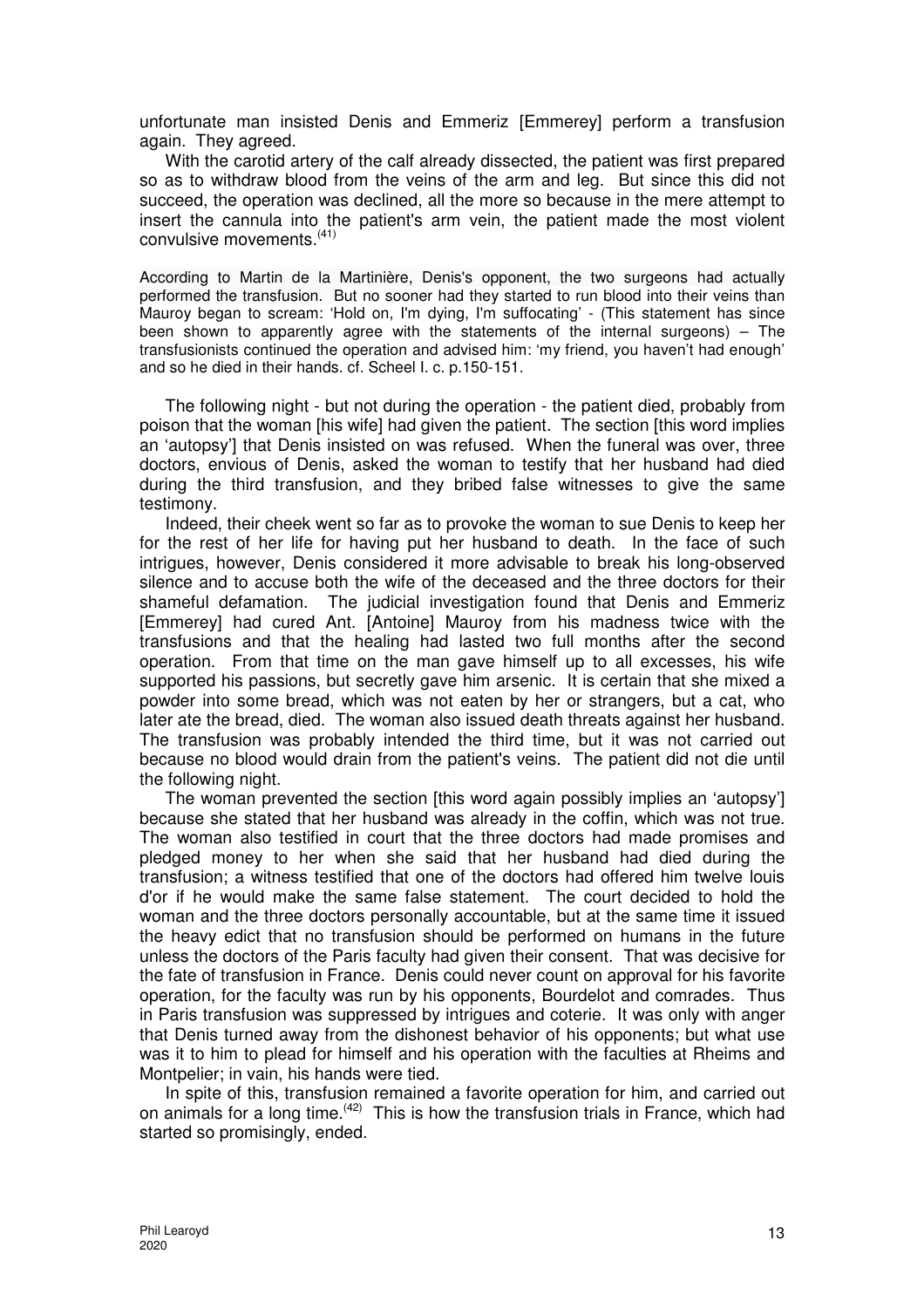It must at least appear striking why transfusion in England was not carried out on a person earlier than in France, since it had been known there for much longer and had been tested much more thoroughly on animals.

But in England the laws concerning dangerous cures were then much stricter than in France. We also know that at the beginning of 1667, Dr. Edmund King in London already had everything ready for a human transfusion.<sup>(43)</sup> But chance did not lead him to a suitable case and so it happened that Denis preceded him in performing it.

### **THE FIRST TRANSFUSION ATTEMPTS IN ITALY, GERMANY AND HOLLAND**

At the time when transfusion was practiced in England and France, following the discovery of the circulatory system, the star of the Italian school, which previously shone so splendidly, was already pale. So it happened that the new operation found imitators here, but no one who would have fully understood and appreciated its scope. Here, too, we often see transfusion and infusion being treated together. It is strange that even before the circulatory system was discovered, there was a man in Italy who had already hinted at the transfusion of blood – he is Johannes Colle, Professor in Padua In his Methodus parandi tuta et nova medicamenta. Venice 1628, he says: ". . . Veluti si quis sanguis e vena exsiliens juvenis admodum salubris, per fistulam in venam senis permeet ... ut sanguis juvenis intus attrahatur a sene et ne hujus egrediatur." Franciseus [Francesco] Folli also boasts<sup>(44)</sup> that he considered the possibility of transfusion as early as 1652. While Carolus Fracassati, Malpighi's friend, continued to occupy himself with infusion experiments, Dominicus Cassini (1667) made a complete substitution of the blood of one lamb by the blood of another lamb with very good results. Another attempt was made in Udine in Signor Griffoni's house, by letting the blood of a lamb flow into a thirteen-year-old dog who had been deaf for three years and which is said to have regained its hearing.<sup>(45)</sup> Also worth mentioning are those experiments which Ippolitus Magnani made in Rome in 1667 and 1668. He rescued five different dogs that he had exposed to death by bleeding by giving them dog's blood. On the other hand, three other dogs which he treated with lamb's blood, blood urine was observed, one of them had considerable rumbling in the intestines as a result of the lamb blood transfusion and all the animals died.

The above mentioned successful animal experiments gave Joh. Guilelmus Riva, doctor of Pope Clement IX confidence to perform the first human transfusions with lamb's blood in Rome in 1667. He inserted the transfusion cannula into a somewhat large bloodletting wound, and so he succeeded in the operation: "non bestiali more, sed faciliori et humana methodo prosperoque eventu, ... sine venae extractione vel excoriatione, sed solo congruo ac consueto phlebotomico, aliquantulum ampliori licet orificio."<sup>(46)</sup> The operation was carried out on a total of three people, first on a consumptive man who received only a few drops of lamb's blood and did not get better, then on a febrile patient who was temporarily banished from the fever, and finally on a third patient who was probably healed. When prompted by a Belgian named Camay, Paulus Manfredi first performed a lamb blood transfusion on dogs and then also on humans, with a positive outcome. $(47)$  Michaelus Lipari from Messina, a violent man who was agitated by religious relatives and who later lost his life for participating in a rebellion, attempted transfusions on animals.<sup>(48)</sup>

In his writing: Contusio transtusionis, sive refutatio nperationis transfundentis sanguinem de individuo ad individuum, Bartholomaeus Santinelli campaigned against transfusion. Rome 1678. He refers to the above-mentioned unfortunate experiments which Ippolitus Magnani had carried out on animals and calls out the indignant word with Seneea (while he speaks of the gladiatorial games): "Homo, res sacra, jam per lusum et jocum oceiditur!". These and similar hostilities finally led to the fact that the transfusion of human was also banned in Rome.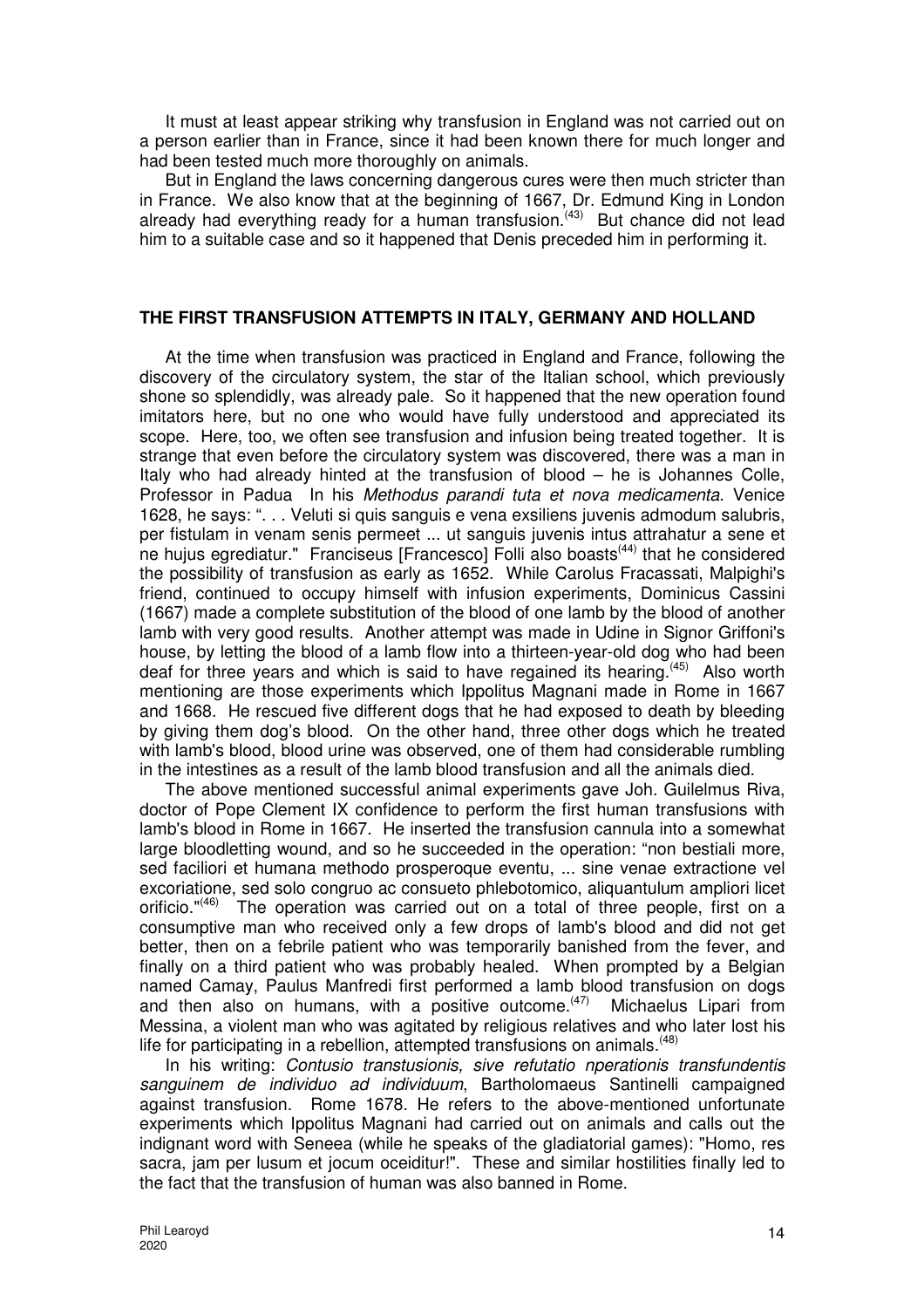Germany can boast that many years before the discovery of the circulatory system, one of its scholars made the first undoubted suggestion about the transfusion of blood. Andreas Libavius from Halle, director of the grammar school in Coburg, chemist and doctor, says in his writing: Defensio Syntagmatis Areanorum chymicorum contra Heningum Scheunemannum (actione 2. pg. 8) Editio Francof A. 1615.(49) - "Adsit juvenis robustus, sanus, sanguine spirituoso plenus: Adest exhaustus viribus, tenuis, macilentus, vix animam trahens. Magister artis habeat tubulos argenteos inter se congruentes, aperiat arteriam robusti et tubulum inserat muniatque: mox et aegroti arteriam findat et tubulun femineum infingat. lam duos tubulos sibi mutuo applicet et ex sano sanguis arterialis ealens et spirituosus saliet in aegrotum, unaque vitae fontem affert, omnemque languorem pellet."

The experiments which are carried out in Germany via transfusion are, by the way, possibly of even less importance than those of the Italian experimenters. But consider that Germany hardly began to recover from the nameless misery that the Thirty Years' War had poured out on it, and that at the beginning of the 17th century which was at least significant - there were no anatomical chairs at all from which suggestion and instruction could have taken place. In 1664, when the investigations that caused such a sensation in England became known, Joh. [Johann] Daniel Major, professor of medicine in Kiel, proposed the infusion of drugs and at the same time discussed the transfusion of blood, which he called "transplatationem novam" but he also warns against it.

Balthasar Kaufmann from Küstrin was the first to come to Frankfurt and operate on humans. He repeatedly allowed lamb's blood to flow into the arm veins of a man suffering from leprosy and thus healed him; one fisherman who suffered from an eating rash did not get better after the transfusion, in fact it got worse. Even with two seorbut soldiers who were treated in the same way, the success must not have been a brilliant one. Purmann, who had assisted in the operation, remarked that the two people had barely recovered from their sheep melanism in years.<sup>(50)</sup>

Sigismund Elsholz, personal physician to the Elector of Brandenburg, emerged from the Italian school, a good botanist and anatomist, but primarily known as an infusor through his Clysmiatria nova, addita inaudita sanguinis transfusione, Col. ad Spream 1667, raised the strange question of whether one could naturally reconcile disunited spouses and siblings through repeated mutual exchange of blood. Michael Crügener, on the other hand, evenly rejects transfusion and infusion, without being able to refer to independent attempts. Michael Ettmüller, professor in Leipzig, from the school of van Helmont and Sylvius, who was one of the most famous doctors of his time despite his untimely death at the age of 39, generally disapproves of transfusion<sup> $(51)$ </sup>: it is not able to rejuvenate life; perhaps help could be expected from it after severe loss of blood and in melancholy conditions.

In Holland, too, transfusion caused a stir for a while. We know that Regnier de Graaf made some animal experiments around 1668, almost at the same time as did van Horne. But no new and important results were obtained in these experiments, neither was the operation dared to be carried out on humans.

At this point I must also mention that some researchers suggest that there are still indications of transfusion, some from very early times. However, a close examination shows that this information must be taken with great care. First of all, the Platonist Marsilius Ficinus from Florence, who lived towards the end of the 15th century, is mentioned. I have searched the works of this man (M. Ficini opera. Basiliae) and only find (Tom. I. pag. 518) that in the chapter 'de usn lactis sanguinisque humani pro vita senum' he suggests that old people could be rejuvenated by sucking blood from a youth's arm vein.<sup>(52)</sup> And he concludes: Nee forte diffidas juvenilem sanguinem a sene bibitum trahi ad venas membraque posse, ibique prodesse quam plurimam. He also remarks that the young man's blood could be prepared beforehand, before the old man drinks it. This last remark leads me to the second communication. According to the testimonies of Villari and Sismondi, in Italy, in the 15th century,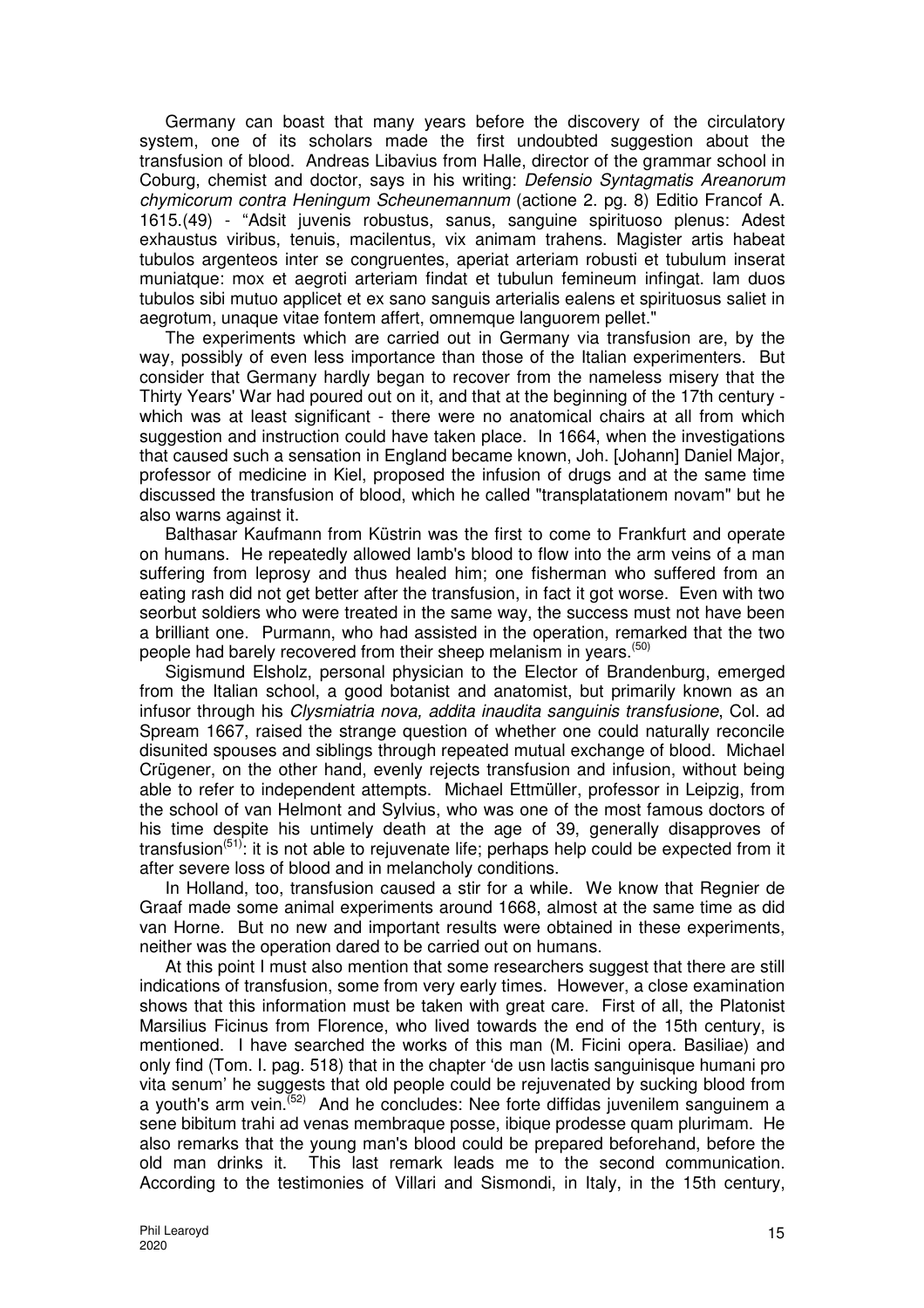Pope Innocent VIII, who was suffering from great weakness, was also given a transfusion of boy's blood by a Jewish doctor. Only the annals of Raynaldus, the original source of this information, speak of the fact that the Jew: …"Sanjruinem exhauserit, ut ex eo pharmacum stillatitium chimica arte paratum propinandum<br>Pontifici conficeret." Finally. Martin de la Martiniere gives further traces of the Finally. Martin de la Martiniere gives further traces of the transfusion in his book cited above, which I unfortunately could not get from the library in Berlin and Gottingen for reference. He finds it hinted at:

- 1) In the blood baths of the ancient Egyptian kings
- 2) In the Book of Wisdom of Tanaquil the wife of Tarquinius, where it is said that she practiced it [Transfusion]
- 3) In the anatomical traditions of Herophilus
- 4) In an old Jewish author Ben Israel Manasseh, Rabbi in Amsterdam, which was shown to him, in which it is said in clear words: Naam, a prince from the army of the Syrian King Ben-Adrad, who was to be cured of the leprosy, had blood drawn from his veins and new blood returned into his veins
- 5) In the holy book the priest Apollos
- 6) In the investigations of the Eubages
- 7) In Pliny, Celsus
- 8) In Ovids' Metamorphoses
- 9) In the Principles of Physics by Maximus
- 10) In the Treaty on the sacrifices of the emperor Julianus, by Libavius, who speaks of them [transfusions] as having been an eyewitness
- 11) With Marsilius Ficinus, with Abbot Trithemius, Aquapendente, Harvey, Fra Paolo, (cf. Scheel. I. e. 159) – It seems to me to be worth the effort to investigate these details although some of them may prove to be incorrect.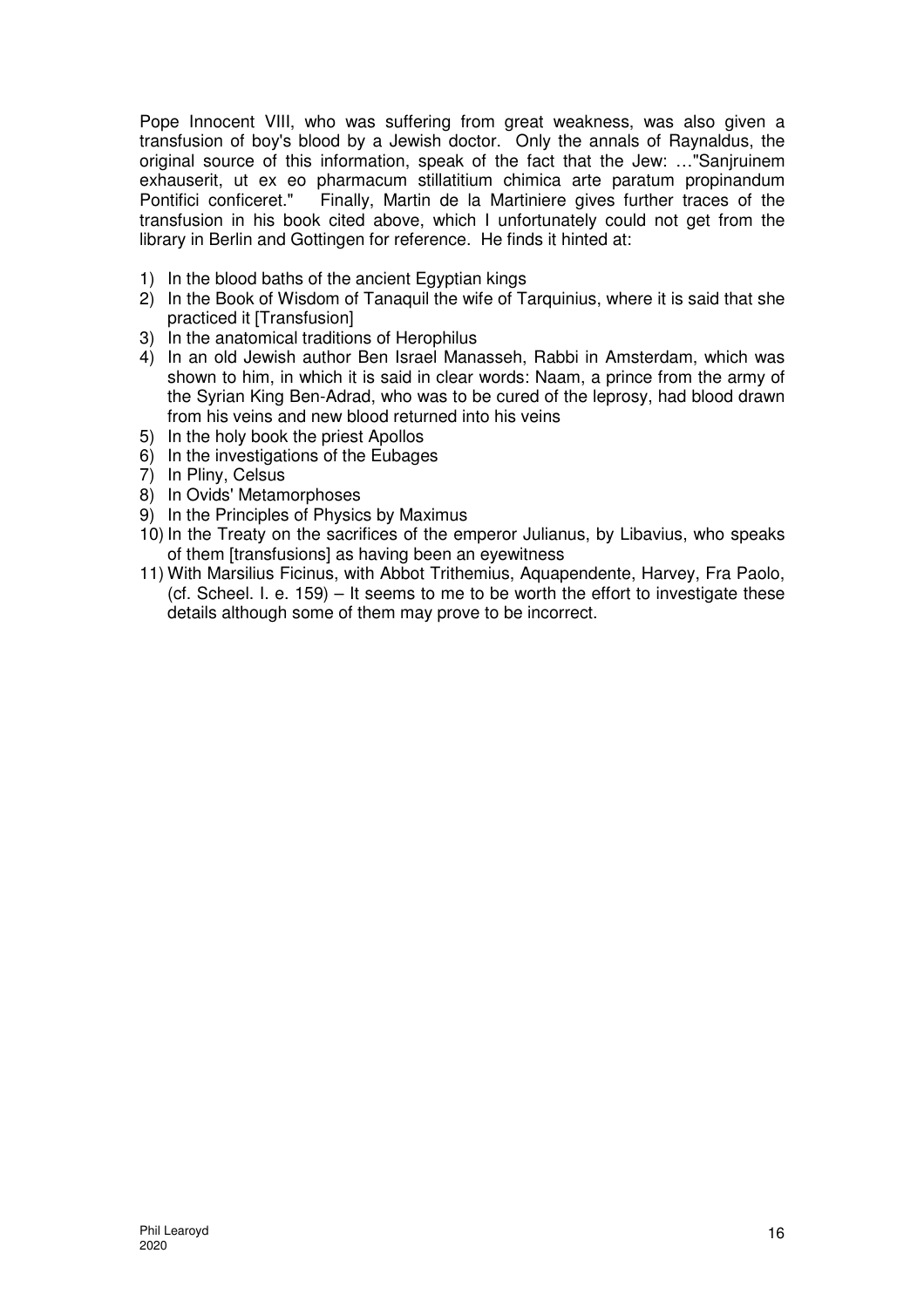#### **References**

- 1. Vgl. v. Bähr, Symbolik. II. 247.
- 2. De part. anim. II, III, IV de respir. 20, 21 de generat. anim. II. 6 de juven. et sen. III.
- 3. cf. Galeni de utilitate respirationis. Edit. Junta. Venet 1597. p.223 … "arteriarum expletionis gratia respiramus velut Erasistratus putat?"
- 4. Histoire de la découver. de la circulat. du sang. Paris 1857. p. 14.
- 5. Andreae Vesalii, Opera omn. anatomic. Edit. Albin. 1725. T. I. p. 519.
- 6. And. Caesalpini, Quaest. peripat. Venet. 1593. Lib. V. p.125.
- 7. Taylor, Orat Harv. 1756.
- 8. Francofurti 1628. 4<sup>°</sup>. pp. 72.
- 9. Philosophical transactions. 1668. 18 May.
- 10. An account of the rise and attempts of a way to conveigh liquors immediately into the mass of blood. Philos. Transact, Vol 1. 1665. Nr 7, p. 128. 4 December
- 11. cf. Philosophical transactions. 1665 and 1668.
- 12. A letter etc. by Dr. T. Clark concerning some anatomical inventions and observations particularly the origin of the Injection into veins, the Transfusion of Blood. Philos. transact. 1668. 18 May.
- 13. The success of the Experiment of transfusing the Blood of one animal into another. Philos. Transact. Vol. 1. 1666. No.19. p.352. 19 November.
- 14. Philosoph. Transact. Vol.1. p.353. 17 December 1666.
- 15. Tryals proposed by Mr. Boyle to Dr. Lower to by made by him, for the improvement of Transfusing Blood of one living animal into another. Philos. Transact. Vol.1. p.385. 16. Febr. 1666.
- 16. An account of another Experiment of Transfusion. Philos. transactions. 1667. Nr. 25. p.451
- 17. Birch, History of the Royal philos. Society 1757.
- 18. An account of an easier and safer way of transfusing Blood etc. Philos. transact. 1667. Nr. 25. p.449
- 19. An account of the Experiment of Transfusion practiced upon a Man in London by Richard Lower and Dr. Edmund King. Philos. transact. 1667. 9. Dec. Nr. 30
- 20. Birch I. c. p.356
- 21. P. Scheel. Die Transfusion des Blutes und Einsprützung der Arzneien in die Adern. Copenhagen 1862. I. p.181-182
- 22. Opuscula anatomic. Nov. Paris 1649.
- 23. Lettres de Gui-Patin. Tom. I. p 400
- 24. Philos. transact. 18 Mai 1668
- 25. Philos. transact. 21 Oct. 1667. Nr. 28
- 26. Journal des Savans. Mars 1667. cf An extract of a Letter of M. Denis, touching the transfusion of Blood of April 2 1667. Philos. trans. Mai 6 1667 Nr. 25 p.453
- 27. A Letter concerning a new way of Curing sundry diseases by transfusion of Blood etc. by J. Denis at Paris. June 25. 1667. Philosoph, transact. 1667. Nr. 27. Monday July 22.
- 28. Philosph. Transactions 1667. Nr 27 Dessgleichen: Lettre à M. de Montmort, touchant deux experiencies de la transfusion faites sur les homes. Paris 1667. Journal des Savans. p. 44, 65.
- 29. cf. Haller's Bibliotheca med. pract. Tom. III.
- 30. cf. Conversations de l'academie de M. l'Abbe Bourdelot recueillies par le S. Gallois. Paris 1675.
- 31. Guilielmi Lamy, Lettre à M. Moreau contre les prétendues utilités de la transfusion du sang. Paris 1668. Seconde lettre de M. Lamy pour confirmer les raisons qu'il a apportées dans sa première lettre contre la transfusion du sang. Paris 1668. Wahrscheinlich von Moreau selbst.
- 32. Claude Perrault, Ess. de physiol. Tom. IV.
- 33. cf. Haller, Biblioth. med. pract. III p. 547.
- 34. Opuscules contre les circulateurs et transfusions du sang. Paris 1668.
- 35. Pseudonym: Eutyphrontis de nova curandorum morborum ratione per transfusionem sanguinis. Paris 1668.
- 36. Lettre de M. Gurye de Montpoly à M. Bourdelot sur la trausfus. du sang. Paris 1668. cf. An account of more Tryals of Transfusion, accompanied with some considerations, cet. Phil, trans. October 21. 1667. Nr. 28.